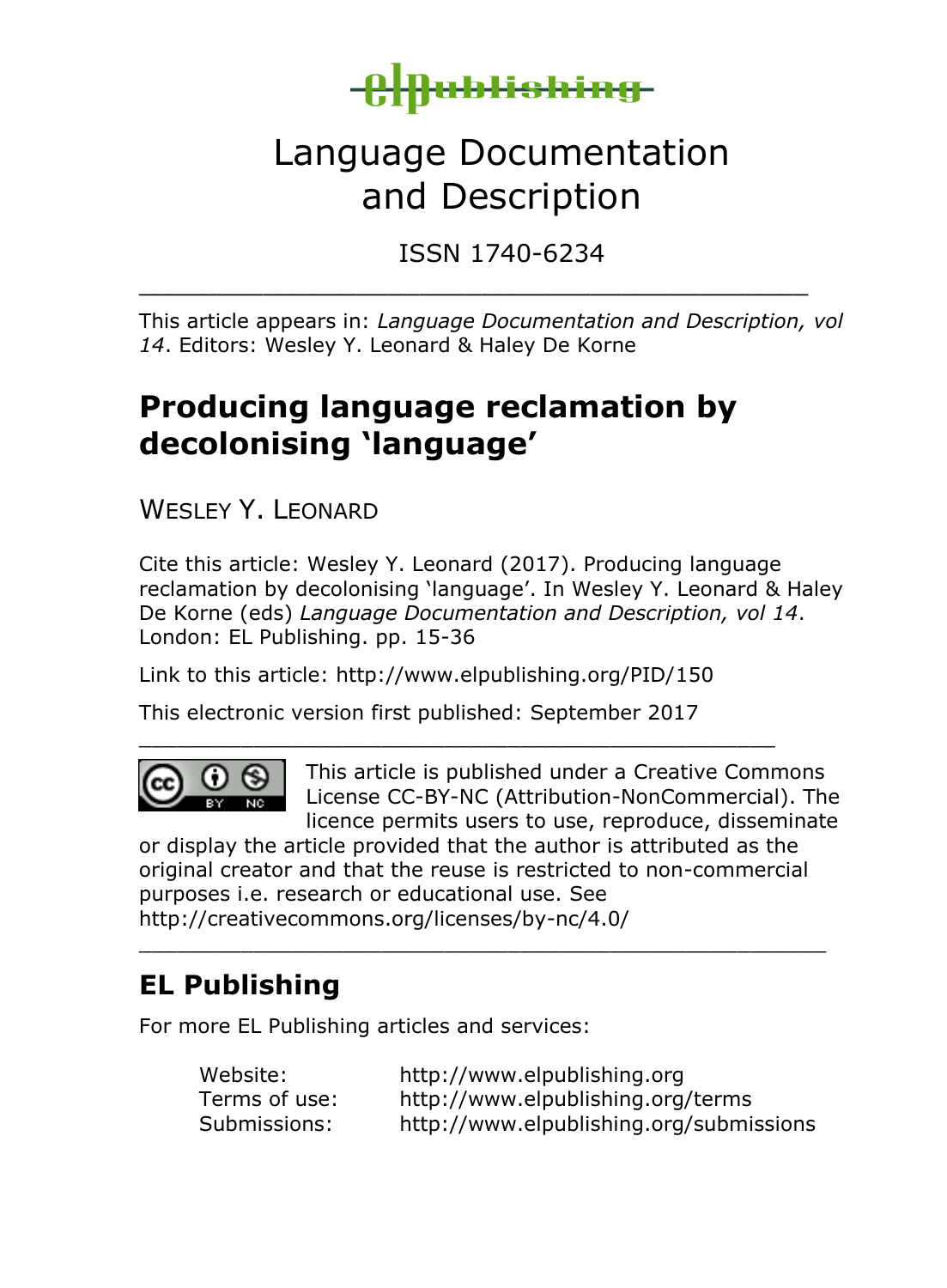## **Producing language reclamation by decolonising 'language'**

Wesley Y. Leonard

*University of California, Riverside*

## **Abstract**

Indigenous language documentation and description efforts are increasingly designed to support community decolonisation goals, particularly with respect to implementing practices that will facilitate the use of the resulting products in revitalisation efforts. However, the field of Linguistics may inadvertently reinforce its colonial legacy (Errington 2008) when researchers produce their work around linguistic rather than cultural units, categorise and theorise Indigenous languages using norms for major global languages, or default to Western constructs of what 'language' is when engaging in Indigenous language research, teaching, and advocacy. Results of this include ineffective language learning materials and ill feelings toward linguists by Indigenous community members. Similarly, the success of internally-operated Indigenous community language programs is also informed by the integration of community needs and worldviews into these efforts. Using insights from Native Americans who are engaged in language programs, I exemplify these issues and argue for a paradigm of *language reclamation*, which moves beyond a focus on direct language measures such as creating new speakers (*language revitalisation*), to incorporate community epistemologies such as how 'language' is defined and given sociocultural meaning. I show how a reclamation framework links community needs to language research and teaching, and encourage its wider adoption.

**Keywords:** collaborative language work, definitions of language, decolonisation, language reclamation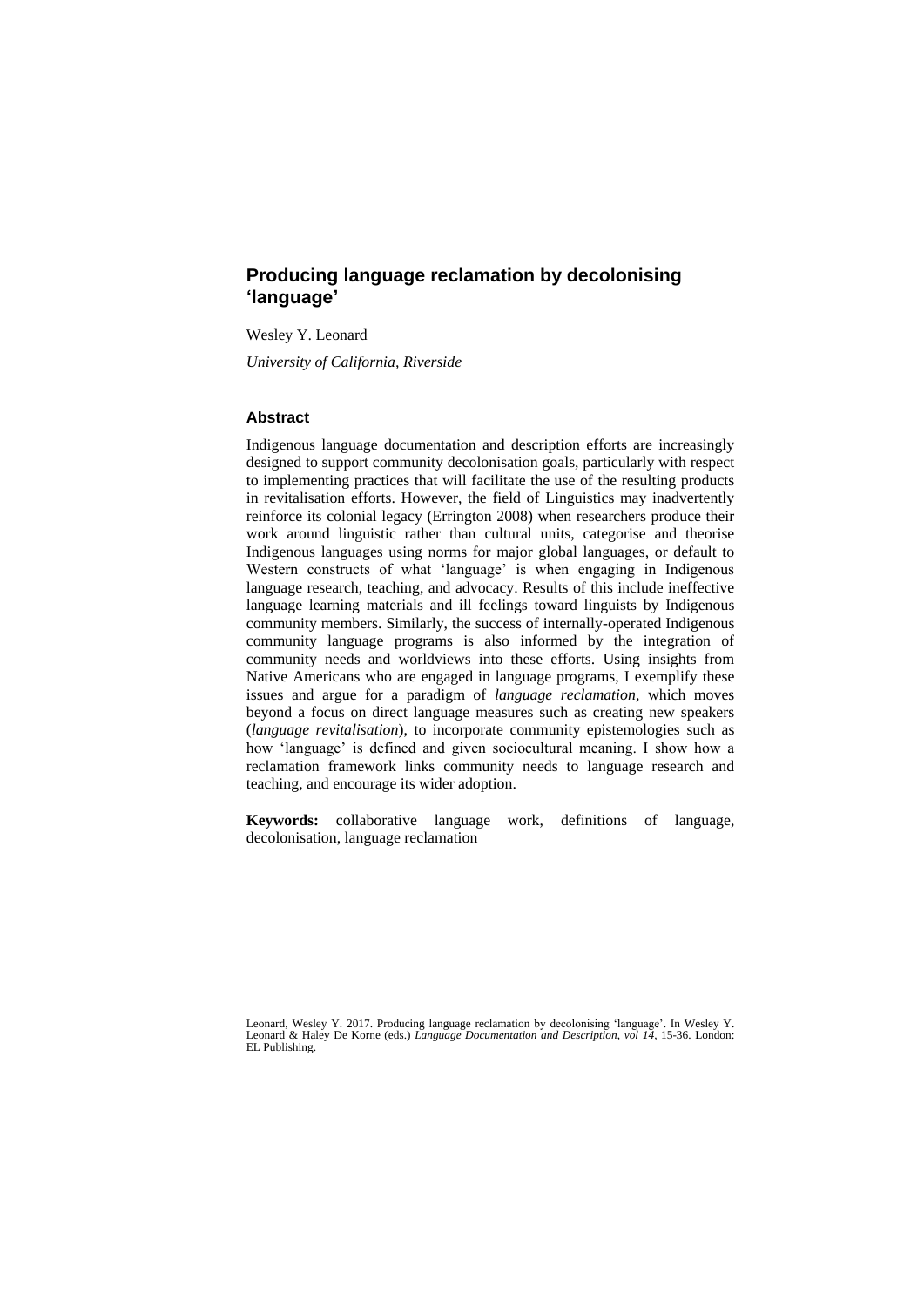## **1. What does it mean to say that linguists support communities?<sup>1</sup>**

Many Indigenous language research initiatives are intertwined with community efforts toward decolonisation, a process which entails identifying and resisting the imposition of Western values and knowledge systems that contribute to the subjugation of Indigenous peoples. As part of this, linguists who focus on Indigenous languages have increasingly been called upon to address social justice in their work, as exemplified by numerous discussions in the literature about meeting Indigenous community needs and the research approaches through which this can or should occur (e.g., Ahlers 2009; Cameron et al. 1993; Crippen & Robinson 2013; Czaykowska-Higgins 2009; Dobrin & Schwartz 2016; Eira 2008; Goodfellow 2009; Leonard & Haynes 2010; Penfield et al. 2008; Rice 2009, 2010, 2011; Stenzel 2014; Yamada 2007, 2014). Interacting with small Native American communities in the United States, the opinion I normally hear in discussions of this topic is that community decolonisation goals can and should be supported by *language work*, a term I adopt for the current paper as an umbrella expression to include language documentation, description, teaching, advocacy, and resource development.

In many cases of Native American and other Indigenous language work, community goals are indeed realised, with stakeholders in collaborative endeavours forming genuine friendships and other mutually beneficial relationships. I have participated in such efforts where professional linguists are clearly working to support community goals and are respected for doing so. Papers in the current journal and in similarly themed publications such as *Language Documentation & Conservation* likewise offer many relevant examples. However, clouding these success stories is a discourse that Goodfellow (2009:1) terms 'Linguists: The Bad Guys', a frame in which linguists do not focus their attention on community needs, and may even state that community-focused language work should be outside of what they do (e.g., Newman 2003). Goodfellow's summary of this view as 'uncharacteristic of most who are involved in language maintenance efforts' corroborates my experience, and yet there is a related pattern that I do encounter regularly. Here, I refer to collaborative language work in which Native Americans opine that linguists, who claim to want to help, are not actually doing so; sometimes,

 $<sup>1</sup>$  I would like to thank the many people who supported the development of this paper,</sup> particularly the Indigenous language practitioners who contributed their insights. I received valuable feedback on earlier drafts from Anne Connor, Haley De Korne, Kylan de Vries, Megan Farnsworth, Christina Wasson, and two anonymous reviewers. My special thanks go to the National Science Foundation Documenting Endangered Languages Program for its support of the 2011 Breath of Life Institute (discussed in Section 3), which inspired the study on which this paper is based.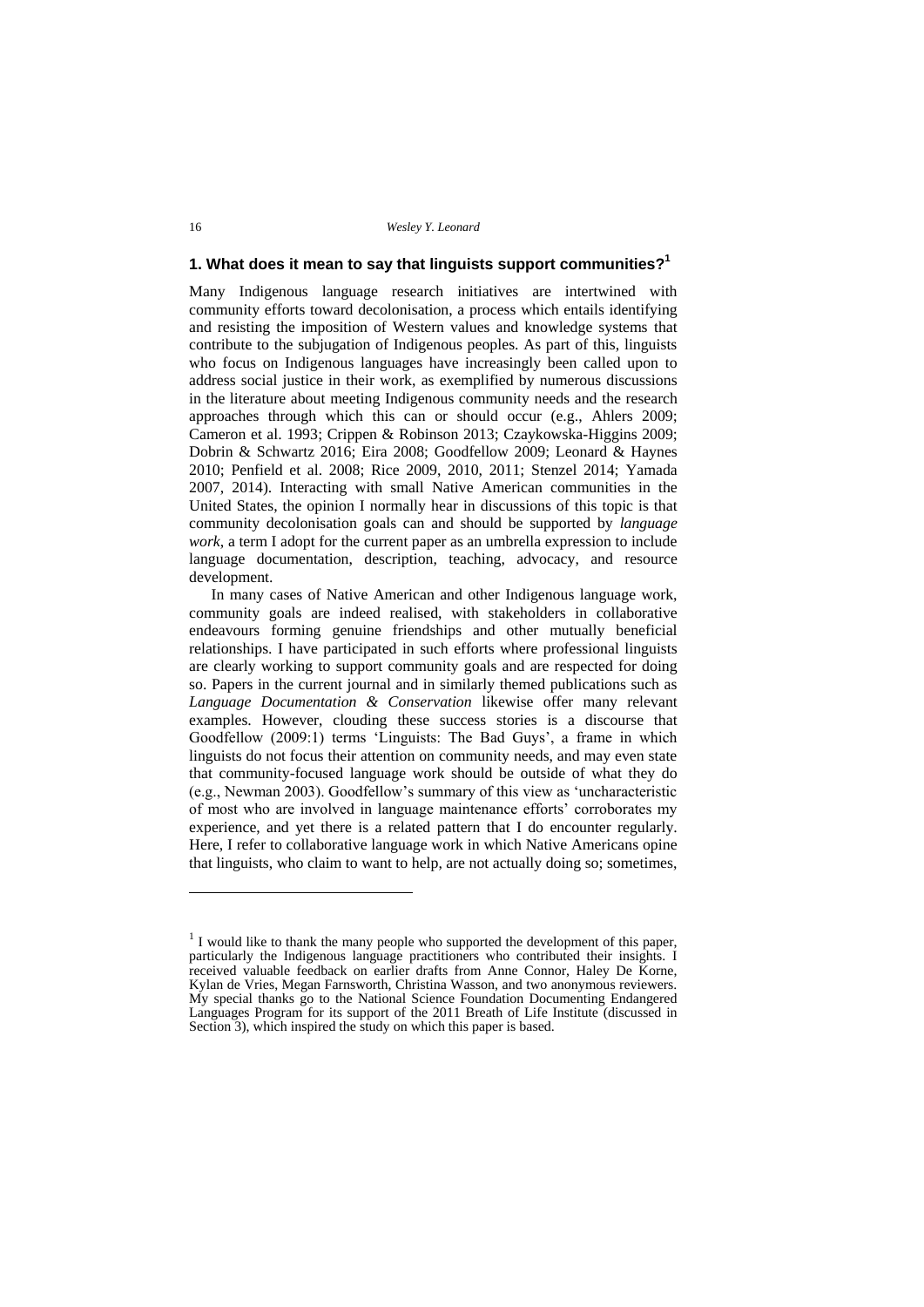this includes accusations that linguists are tearing apart their languages or otherwise disrespecting them.<sup>2</sup> Notably, in many of these situations, the linguists have expended significant time analysing the languages, developing orthographies, producing reference materials, and teaching what they have discovered – all things that seem to support community needs. From this arises the question, 'what went wrong?'

I take this question as a starting point from which to examine issues of colonial legacies, power structures, and worldview differences – ideas about language in particular  $-$  that I believe beget such conflicts and also explain successful outcomes in language work. Through three case studies of Native Americans engaged in language work, I illustrate how the execution and perceived usefulness of this work emerges through cultural lenses. For ease of presentation and also because it has frequently been employed in discussions of this topic, I locate much of my analysis and commentary within the frame of 'linguists working with communities', a discourse in which 'linguists' are normally understood to be non-Indigenous academic professionals, and 'communities' are the groups that speak or claim an Indigenous language.

Of course, as exemplified throughout the paper, this frame is problematic. First, it may fail to account for the diversity within both groups, particularly as it applies to the reality that ideas about language work are contested in both. Second, it imposes a binary categorisation that erases the many examples of people like me who fit into both categories (see Hermes 2012 for discussion of this topic): I am a linguist and a member of a Native American community who entered academia to do language work. My tribal heritage language, *myaamia*, was sleeping for a long time until many stages of language work brought it back into the community from legacy documentation (Baldwin et al. 2013; Baldwin & Olds 2007; Ironstrack 2014; Leonard 2007, 2008, 2011; Rinehart 2006). As a citizen of the Miami Tribe of Oklahoma, my connection to *myaamia* is both personal and academic.<sup>3</sup> It is because of others' earlier language work that  $\overline{I}$  have access to my heritage tribal language, and it is so others can have similar access that I focus my research on how to best produce Indigenous language work.

I begin my analysis with an overview of the historical legacies and resulting practices in language work that frequently come up in conflicts between linguists and communities, focusing especially on the United States and the colonial origin power structures that underlie these conflicts. Next, I

l

 $2<sup>2</sup>$  I deliberately use a pronoun with an ambiguous antecedent here to capture that the perceived disrespect may be toward languages or toward members of language communities.

<sup>3</sup> For clarity, I will use *myaamia* for the language and 'Miami' for the people and culture, though the reverse is also possible. By convention, *myaamia* is not capitalised.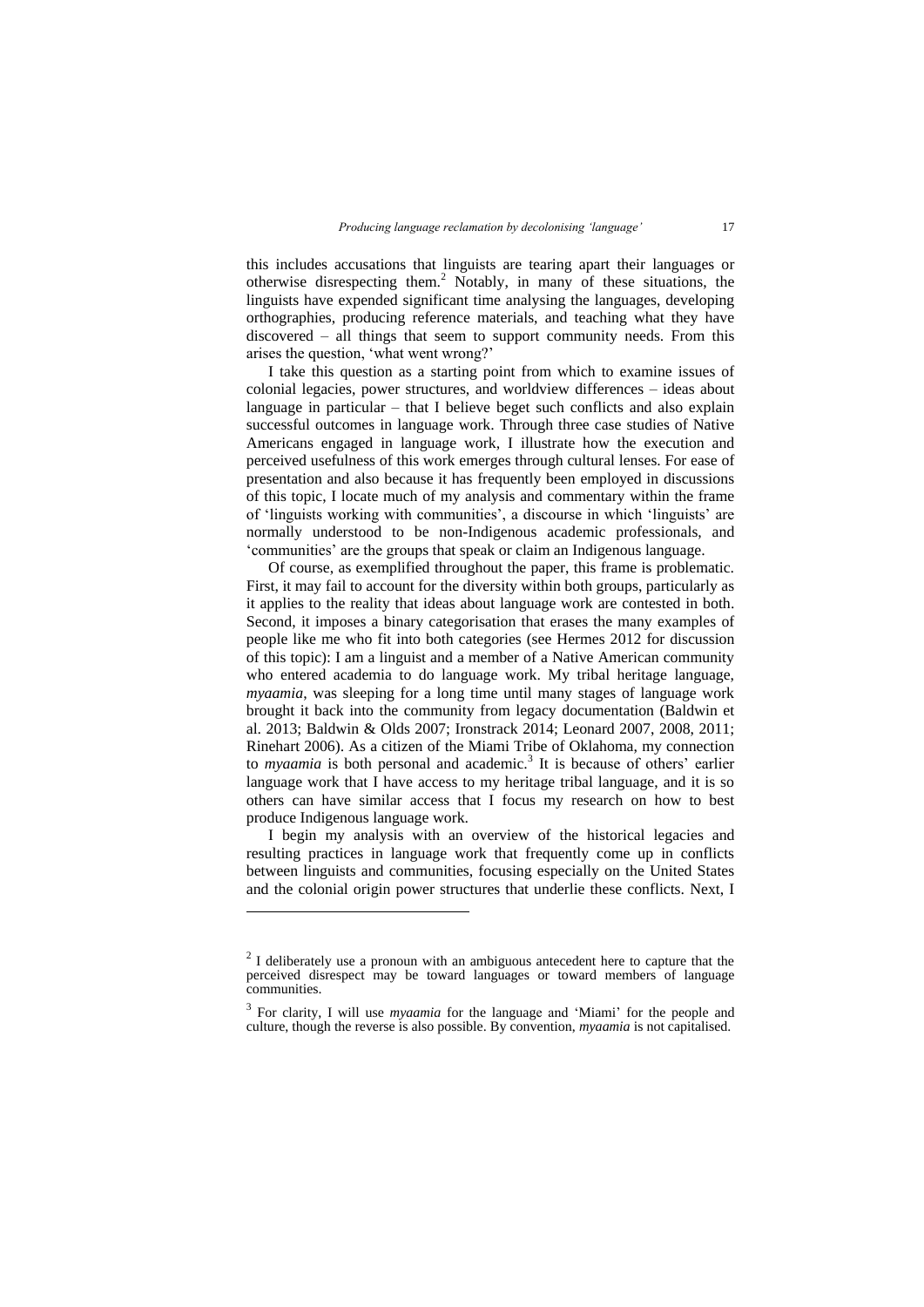turn to the aforementioned case studies, focusing on individuals' definitions and beliefs about language in the context of their language work experiences. Interspersed within these stories is my commentary on the themes that emerge and their implications for future language work.

## **2. Identifying and counteracting colonial structures in language work**

Linguistics<sup>4</sup> and its personnel, particularly in the United States, get linked to a tradition that often disregards Native American views of language. Errington (2008) argues that Linguistics developed hand in hand with colonialism, and that the field thus adopted a practice of writing (i.e., documenting) Native American languages in ways that served Euro-American needs, particularly in the choice of what was described and the categories employed in doing so. The contemporary field, though increasingly reflexive about researchers' responsibilities to language communities, originates from this tradition of salvage research and maintains several of its legacies. I offer the following generalisations for Native American language work as it might be described in a critique of this legacy: 'Good' speakers, whose legitimacy is determined by the researcher (Leonard & Haynes 2010), produce language that is transformed into 'data', which is conceptualised through a 'language as object' metaphor (Stebbins 2014; Whaley 2011) that tends to emphasise structural properties at the expense of social practices. Products based on this data focus on grammatical phenomena and are organised around structural categories (Amery 2009); exceptions to this pattern are marked. For instance, a grammar produced for linguists is just called 'a grammar' because scientific audiences are the default, whereas something produced for community use needs a longer name (e.g., 'a pedagogical grammar').<sup>5</sup> These products are touted for their potential to support community goals of reversing language shift. However, those goals, along with the assessment of their success, are imposed in a way that assumes the value systems and usage patterns of world languages to be the norm and ideal (Leonard 2008, 2011; Moore, Pietikäinen & Blommaert 2010), thus maintaining linguists' control.

<sup>&</sup>lt;sup>4</sup> This paper follows the convention of capitalising the names of academic disciplines but using lower-case to refer to what professionals in the discipline study (e.g., scholars in Linguistics do research in linguistics).

<sup>5</sup> Related to this, community-oriented language work is further marked within the academy when it gets framed as separate from, or extra to, linguists' primary work. See Warner, Luna & Butler 2007:§3.4 and Dobrin & Schwartz 2016:§2 for examples and discussion of this phenomenon.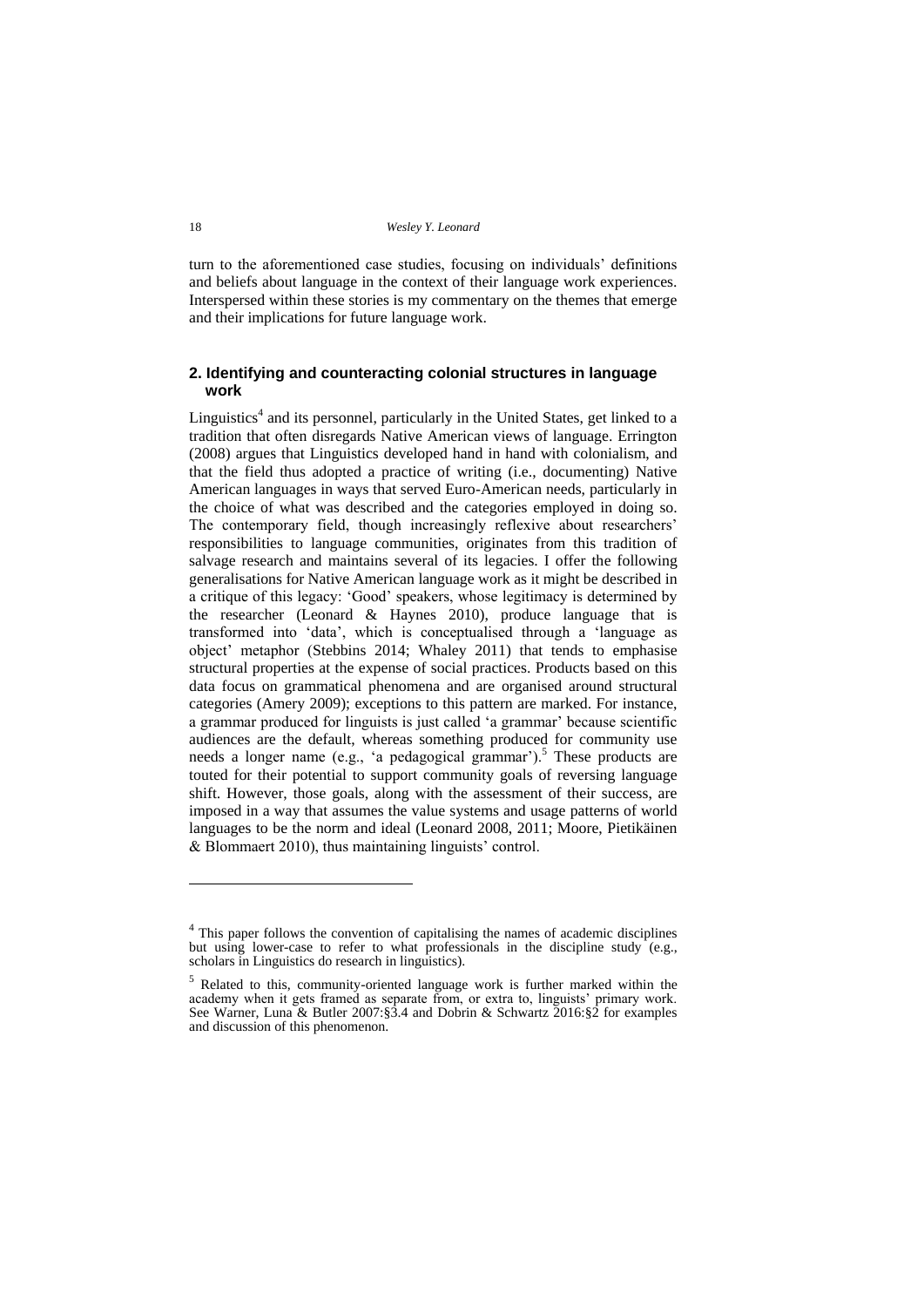It is not my claim that this summary is an accurate representation of contemporary practices, though I concur with Shulist's (2013) observation that it is primarily practitioners in Linguistic Anthropology, rather than Linguistics proper, who emphasise the need to address the legacy of salvage research and develop tools to do so (see also a related call by Ahlers (2009) for more integration of Anthropology into language work). Nevertheless, it is true that even the production of language work in Linguistics has evolved from earlier norms, particularly with respect to the larger scope of what gets investigated, increased expectations of community involvement in the process, and improved standards of archiving and dissemination in ways that address the concerns of multiple stakeholders. Moreover, I do not wish to discount the disciplinary tools of Linguistics, which facilitate comparison and analysis by adopting common taxonomies and norms of description. However, I follow Stebbins (2014) in concluding that Western ideas of language work inherently become elevated over Indigenous ideas when they are uncritically adopted as self-evident, explanatory, and/or accurate.

This is especially true with 'language' itself, a unit of special importance in that it guides the identification and adoption of other units. However it is conceptualised, 'language' provides the basic framework through which people plan, execute, and assess language work. When speaker-consultants participate in language documentation, for instance, it is their understanding of 'language' that informs their motivations in doing such work. When they negotiate ethical and other concerns, it is with this as a backdrop. When community members engage with language documentation or with pedagogical materials based on documentation, it is with their understanding of 'language' that they use these products and assess their value.

In focusing attention on Indigenous definitions of 'language', one of my goals is to move away from the common practice of theorising how Indigenous language work might facilitate *language revitalisation*, to instead consider how it can support *language reclamation*. I have in previous work characterised *language revitalisation* as a process focused on language itself wherein the goals and measures of a given effort revolve around variables such as the number of speakers, and differentiated *language reclamation* as 'a larger effort by a community to claim its right to speak a language and to set associated goals in response to community needs and perspectives' (Leonard 2012:359, see also Leonard 2011:141). Reclamation is thus a type of decolonisation. Rather than exhibiting a top-down model in which goals such as grammatical fluency or intergenerational transmission are assigned, it begins with community histories and contemporary needs, which are determined by community agents, and uses this background as a basis to design and develop language work. As a broader approach than revitalisation, reclamation more strongly links language work with the underlying causes of language shift. Reclamation likewise recognises that in certain worldviews, what in Western science would be considered social factors that are merely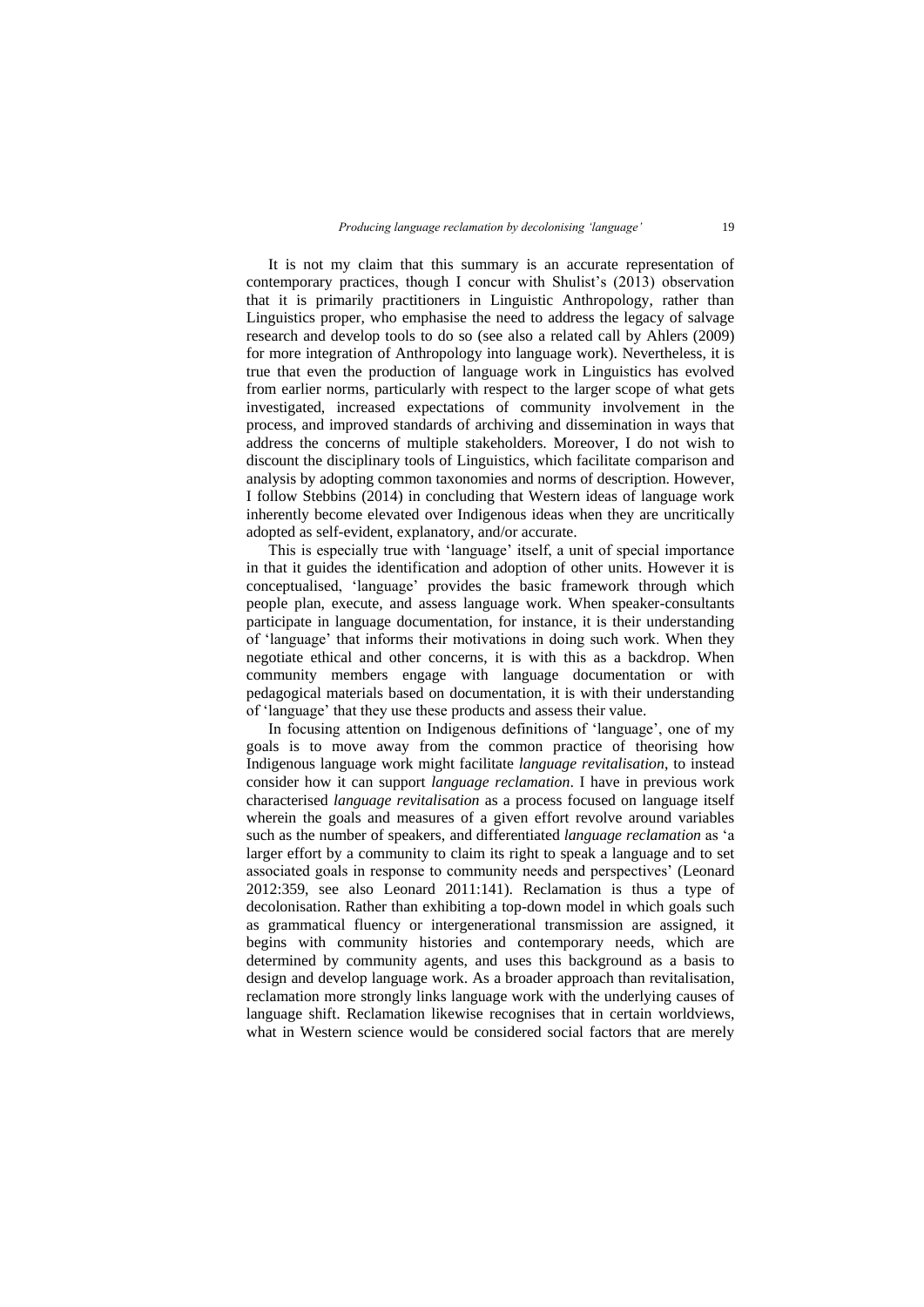associated with language might instead be part of what someone understands 'language' to be. As exemplified through the case studies presented later, reclamation calls for an ecological approach to language work, one that recognises how language is never independent from the environment in which its speakers (and potential future speakers) live. Language work thus must be produced in a way that integrates 'non-linguistic' factors.

Returning to the scenario described earlier in which well-meaning linguists were clashing with Native American community members, I suspect that much of the incongruity in such situations stems from the linguists conceptualizing their contributions in terms of revitalisation, and defaulting to their own understandings of language in the process. *Revitalisation* tends to call for a focus on creating speakers, and locates this effort around mastery of linguistic units such as words and grammatical rules – things that Linguistics is good at analysing and describing in precise ways, but that in the context of some Native American language efforts may divert attention from desired community outcomes. I suggest that thinking in terms of *reclamation* is more effective because it calls for the participants in language work to not only ask about community needs, but to also query and respect the worldviews and histories that inform those needs.

It is my thesis that even well-intentioned Indigenous language work will perpetuate colonial power structures when its products demote ideas from Indigenous communities relative to those of the Western academy, a process Smith (2012:62) describes as 'establishing the positional superiority of Western knowledge'. Such an approach can yield many negative consequences. Primary among these is the continued marginalisation of Indigenous peoples, as might be revealed through community perceptions that a linguist engaged in Indigenous language work is acting inappropriately even when the linguist believes that he or she is doing good. There are also scientific implications: Framing questions in a way that restricts the possible answers, as can occur when categories from one culture are uncritically applied to analyse another, may engender conclusions that are incomplete, if not wrong. Language work that identifies and legitimises local notions of language, while not a panacea, can diminish both problems.<sup>6</sup>

My thinking on these issues is informed by Indigenous approaches to research, which collectively critique the imposition of Western epistemologies and the corresponding erasure of Indigenous worldviews. Of special relevance is Radical Indigenism, whose tenets capture the arguments of this paper.

 $6$  For length reasons, I focus on my new case studies and only touch on other examples of how this can occur. I recommend Shaw (2001) and Rice (2010) for good examples of First Nations-framed language work in Canada, and Couzens & Eira (2014) for a valuable study on Aboriginal notions of language in Australia.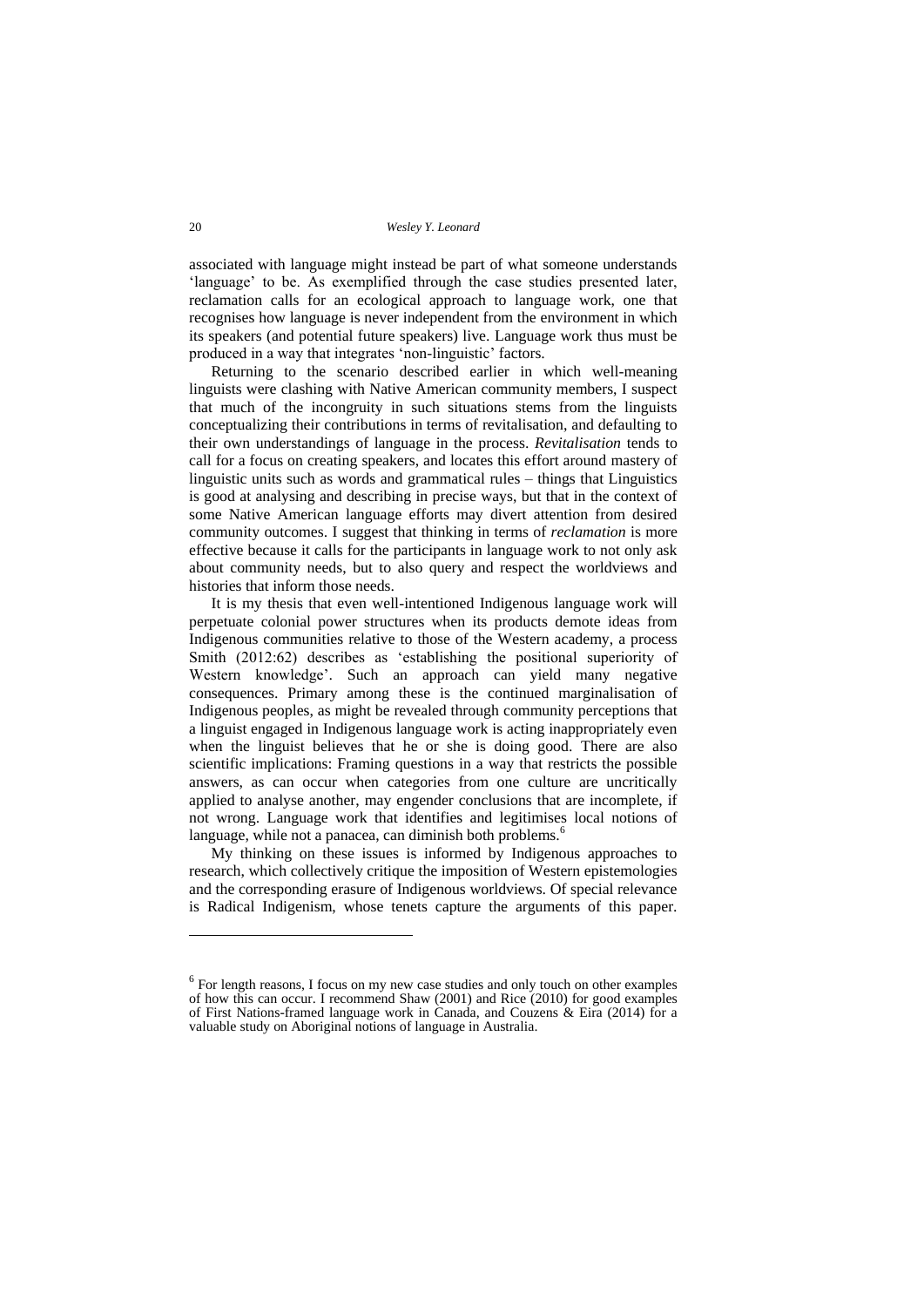Proposed by Garroutte (2003:113), Radical Indigenism takes as a core assumption that Indigenous 'philosophies of knowledge are rational, articulable, coherent logics for ordering and knowing the world' – and further argues that this knowledge has a place in the academy. As with other Indigenous approaches, Radical Indigenism centers Indigenous perspectives and critiques the narrowness of what counts as evidence in Western science. Applied to the current discussion, Radical Indigenism calls for Indigenous concepts to guide the production and assessment of Indigenous language work.

This is not to imply that Indigenous notions of language are not already part of language work, as there is significant interest in this topic and the associated research is useful for understanding what sorts of issues are likely to arise. For example, a growing body of literature in Linguistic Anthropology examines how ideologies guide language work in situations of endangerment (e.g., Collins 1992; Hill 2006; Sallabank 2013; and many essays in Kroskrity & Field 2009 and Austin & Sallabank 2014). Collins (1992:407) recognises the need to identify and reconcile epistemological differences in such situations, noting explicitly that community definitions of language often differ from those held by professional linguists, whose 'categories of analysis are part of the practices that characterize social realities', and whose credentialed positions elevate the authority of their categories relative to those of Indigenous communities.

Collins' point, which is situated in his own history as a non-Indigenous linguist who conducted fieldwork with the Tolowa community of California and Oregon in the 1980s, is supported by the findings of others who describe various problematic effects of academic research on Indigenous language work. These include the idea of languages as bounded codes (e.g., Dobrin, Austin & Nathan 2009; Stebbins 2014) that can be enumerated (e.g., Hill 2002; Moore et al. 2010), documentation of which can serve to establish what is often the speech of a small number of people, in a specific time and context, as a named standard (e.g., Mühlhäusler 2006; Whaley 2011) or 'authentic' (Bucholtz 2003) baseline from which new speakers are assessed (e.g., Collins 1992; Goodfellow 2003, 2009; Meek 2010). Most research in this area starts with Western perspectives to theorise what occurs in Indigenous communities, especially in terms of language ideologies and their various effects. My aim in the following case studies, conversely, is to elevate Indigenous 'ideologies' to definitional status and to examine language work from this perspective.

#### **3. Background to case studies**

The case studies reported on in this paper come from an interview-based study of Native American practitioners of language work that I began in August 2014, and which is ongoing as of writing. In these interviews, which last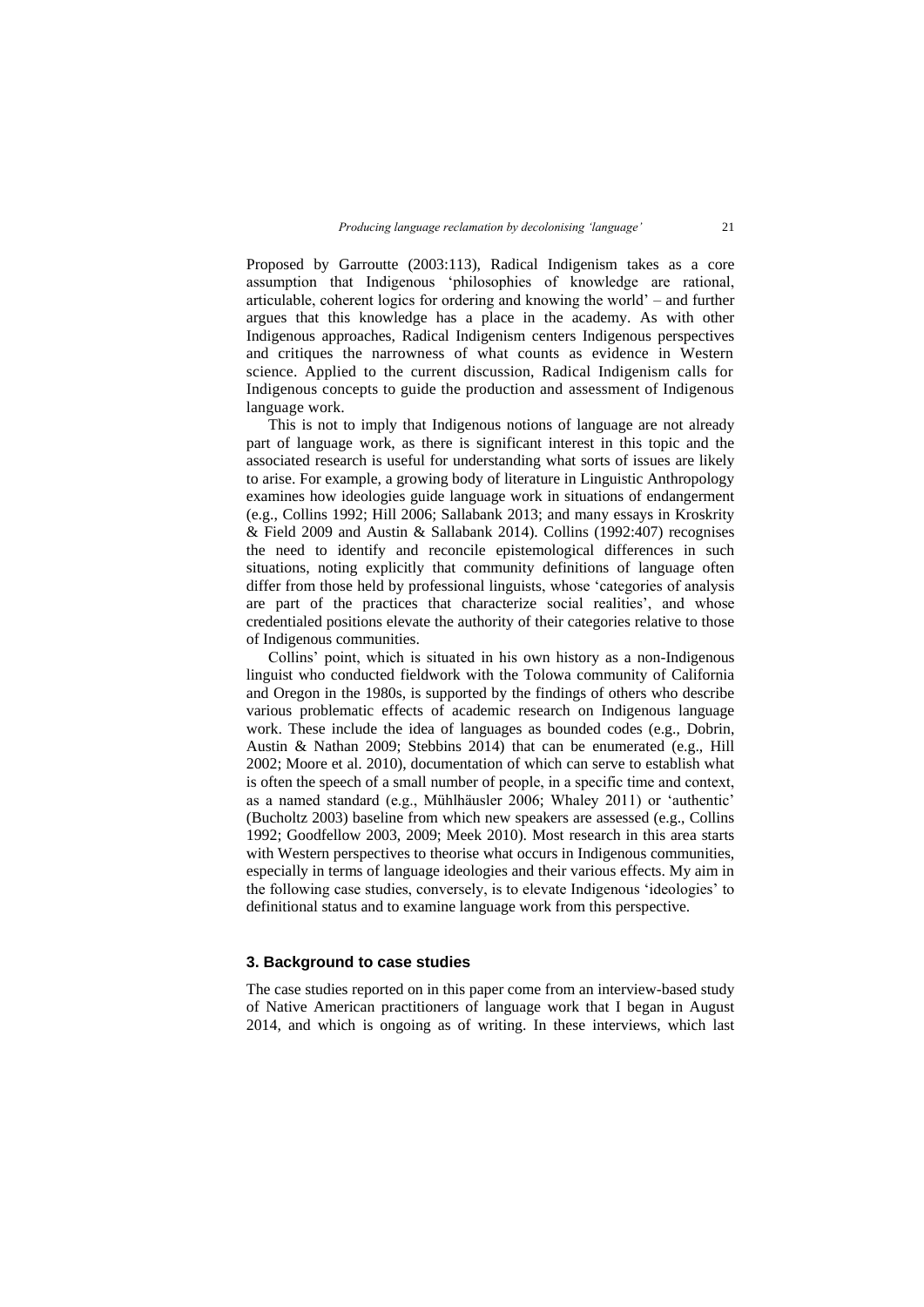approximately one hour, I ask about participants' background in language usage and study, including training in linguistics; their history and intended future engagement with language work; and their ideas about language, including its definition(s) and social value. I also query how well their perspectives are integrated into the Indigenous language work in which they are involved. I note that recent scholarship in Linguistics, particularly regarding language documentation methods and priorities, has explored issues of ethics, responsibility to language communities, and how to make language work most useful for all stakeholders. I communicate my wish to add to this conversation by sharing language practitioners' perspectives.

The original inspiration for this study comes from a diversity in ideas about language that emerged at the 2011 Breath of Life Archival Institute for Indigenous Languages. Funded primarily through a grant from the National Science Foundation Documenting Endangered Languages Program, with the intent of promoting, disseminating, and improving the tools of linguistics in the context of language reclamation from documentation, this workshop focused on language resources held in archives in and around Washington, DC.<sup>7</sup> Part of this two-week Institute was devoted to training in linguistics for purposes of being able to interpret the archival documentation, much of which had been created by linguists, so that it could be repurposed for community efforts. I was one of the Institute's organisers and an instructor-facilitator for sessions on topics such as 'grammar without tears', 'language and politics', and 'access, ethics, and intellectual property'. Language work during the Institute occurred in teams, each comprised of one or more community researchers (the Indigenous individuals engaging in reclamation) and a linguistic partner (usually a professional linguist) whose role was to assist in the interpretation of the archival materials.<sup>8</sup>

Early in the Institute, all participants were engaged in a group discussion and the topic serendipitously shifted to what 'language' was. A process unfolded wherein many of the community researchers began sharing their definitions of language. These were diverse and included functional (e.g., daily communication), spiritual, and socio-politically-oriented views (e.g., 'language is us', 'language is power'); none, however, referenced the structural or

 $<sup>7</sup>$  Major funding was provided by the National Science Foundation under Grant No.</sup> 0966584. Additional support came from the American Folklife Center at the Library of Congress, Consortium for World Cultures, Endangered Language Fund, National Museum of Natural History, Native Voices Endowment, Recovering Voices, and the National Museum of the American Indian.

<sup>&</sup>lt;sup>8</sup> At the 2011 Institute, the individuals who researched their heritage languages were 'participants' and the professional linguists who worked with them were 'mentors'.  $\overrightarrow{B}$ reath of Life has since moved away from these names, which elevate linguists' status, and has adopted those I use here.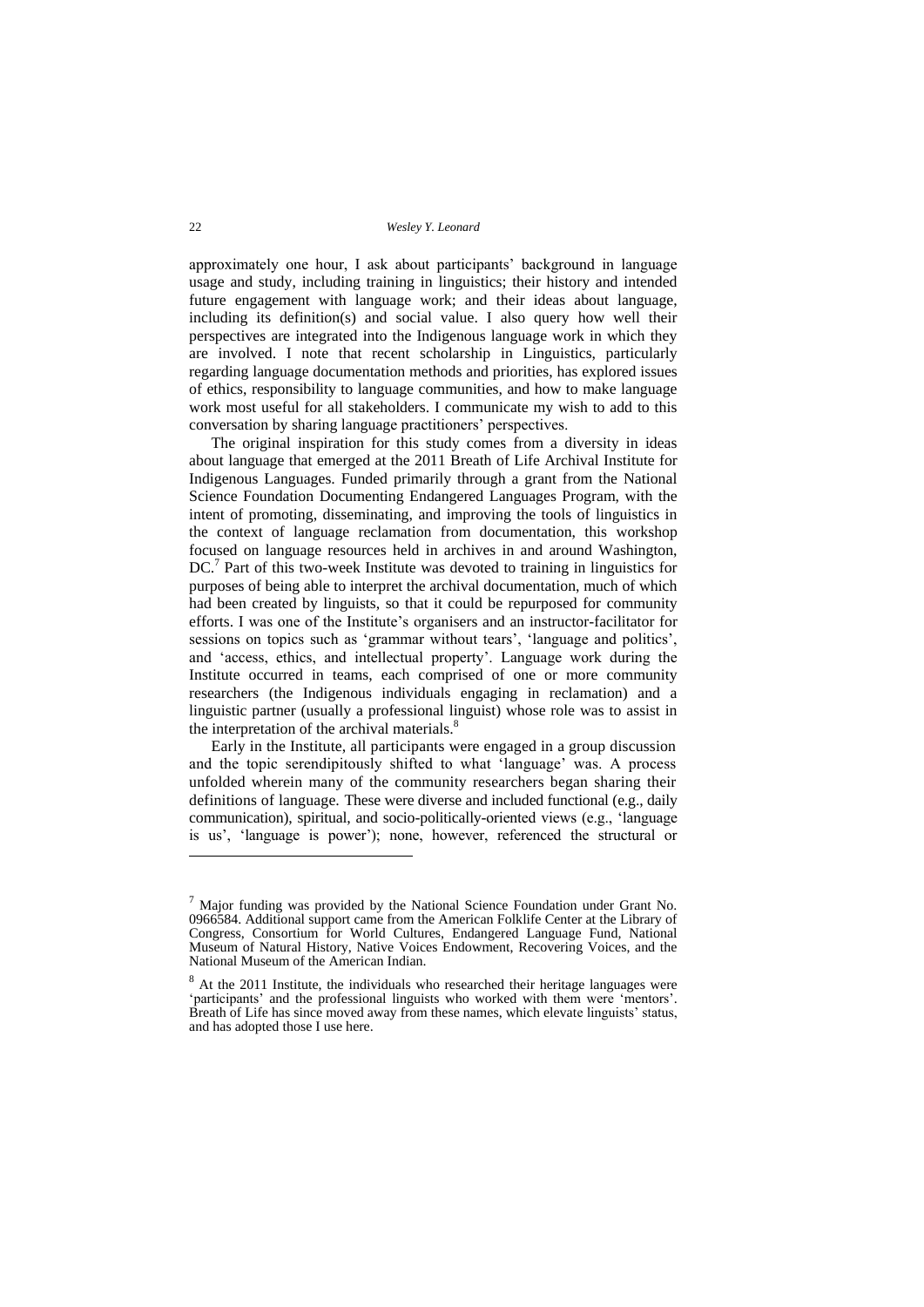cognitive notions that are common in Linguistics. From this sharing ensued additional discussion of language and its roles. Over the course of this discussion and those that followed, it became clear that this exercise aided people of different backgrounds – in this case community researchers and linguistic partners – to understand each other's perspectives, which substantiates Kroskrity's (2009:73) call for 'ideological clarification' as an essential component of collaborative Indigenous language work. I have thus started including this exercise into Breath of Life programmes whenever possible; as of writing, I have participated in four since the 2011 Institute. Again, although a few linguistic partners have offered definitions from Linguistics, none of the community researchers have.

This trend continues in the interview case studies I turn to next, which I selected because they illustrate common themes, yet provide different insights for language work. I present the case studies in separate sections – not as subparts of a 'data' section  $-$  to emphasise that each is its own story and should be read in this way. Also in the spirit of reclamation, which includes the idea that people should be able to name themselves however they deem appropriate, I invited participants to specify how they wanted to be acknowledged. This paper follows each person's preferences and also adopts the language names that they used. My comments link each person's insights to broader issues in Linguistics and Indigenous language work practices.

### **4. Language as the basket that holds culture**

L. Frank is an Indigenous California artist, self-described 'decolonisationist', and language activist with personal heritage to many languages, including English, German, Spanish, Rarámuri, Ajachmem, and Tongva. The following discussion focuses on Tongva, which is the language that she most heavily studies. Tongva is indigenous to the present-day Los Angeles area, and it was here that L. first heard it when she was four or five:

The first place I ever heard Tongva was on a site that's now an archaeological dig below Loyola Marymount University. It's where I used to play, and that's where they found 400 women – predominantly women – and they used to talk to me.

L. explained that this experience made her seem odd within her own family, and that even she was initially concerned 'because [she]'d never heard voices coming … like this before, so [she] was intrigued and stayed'. L. eventually realised that she was welcome, and that it was good that she visited these women.

L.'s deep personal relationship with language is reflected in the spiritual connection captured in this anecdote, and is affirmed by her professional work. She is a founder of the Advocates for Indigenous California Language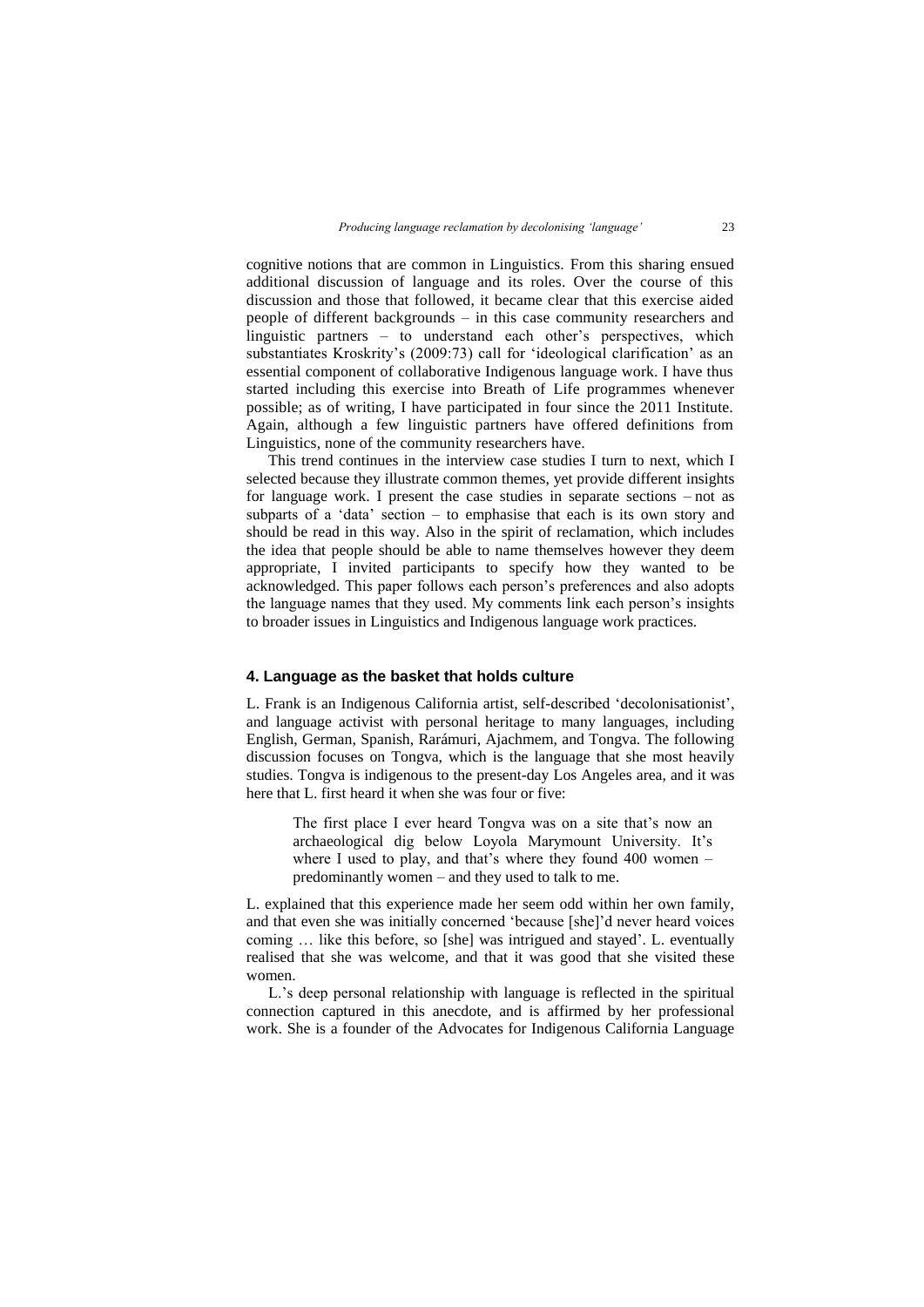Survival (see www.aicls.org) and serves in other organisations focused on traditional language and culture, such as the California Indian Basketweavers Association (see www.ciba.org). L. also co-developed the Breath of Life model discussed earlier (Hinton 2001; Sammons & Leonard 2015:209-211). Using archival material was her only option to learn Tongva, which was a sleeping language prior to L.'s and others' recent efforts. L.'s motivation in founding Breath of Life was to provide similar access to other Indigenous communities with sleeping languages, and was informed by her recognition of the connection of language to life. L. feels that knowing her language is essential, as it provides guidance without which she will not be able to move on to the next world, an idea that she integrated into the definition she offered:

Language is the basket that holds all of our culture … in order to understand why this oak tree sitting on a hilltop is *so critical* to my afterlife, the language is the only thing that explains that and carries that and is that … I need the language to understand. I don't want to take a wrong road when I get to the edge of the land of the dead … so language is pretty much everything.

When language is 'pretty much everything', it ensues that the responsibility of people who engage with it will be high. Well-executed language work gains tremendous potential, and the implications of poorly executed language work are likewise serious. Having organised and participated in language work with non-Indigenous linguists, L. had much to say about this topic. She has had various 'cultural arguments' with linguists over the years regarding how language documentation should be interpreted, and notes that the linguists may have been correct with respect to grammar, but that they were incorrect culturally and could not understand this. Presumably, these linguists were not recognizing how L. defines language and were defaulting to their own categories. L. acknowledges that mutual understanding is not unidirectional, and that Indigenous community members should respect Western scientific needs in the context of collaborative language work. L. argues, however, that achieving reclamation ultimately requires that the heritage community's views be the basis from which language work is developed and assessed.

In offering this perspective, L. raised practical and ethical questions regarding the appropriate roles of linguists in Indigenous language work, a topic of significant attention in recent literature (e.g., Gerdts 2010; Hermes 2012; Newman 2003; Rice 2009, 2010; Speas 2009; Stebbins 2012; Stenzel 2014; Warner et al. 2007; see Penfield & Tucker 2011 for a valuable examination of this issue specifically for applied linguists). Here, L.'s concerns about the non-Indigenous scientist's need to respect and emphasise Indigenous cultures in language work were especially prominent. For example, she spoke about the crucial nature of context in language documentation, and noted her appreciation of a dictionary – one created by a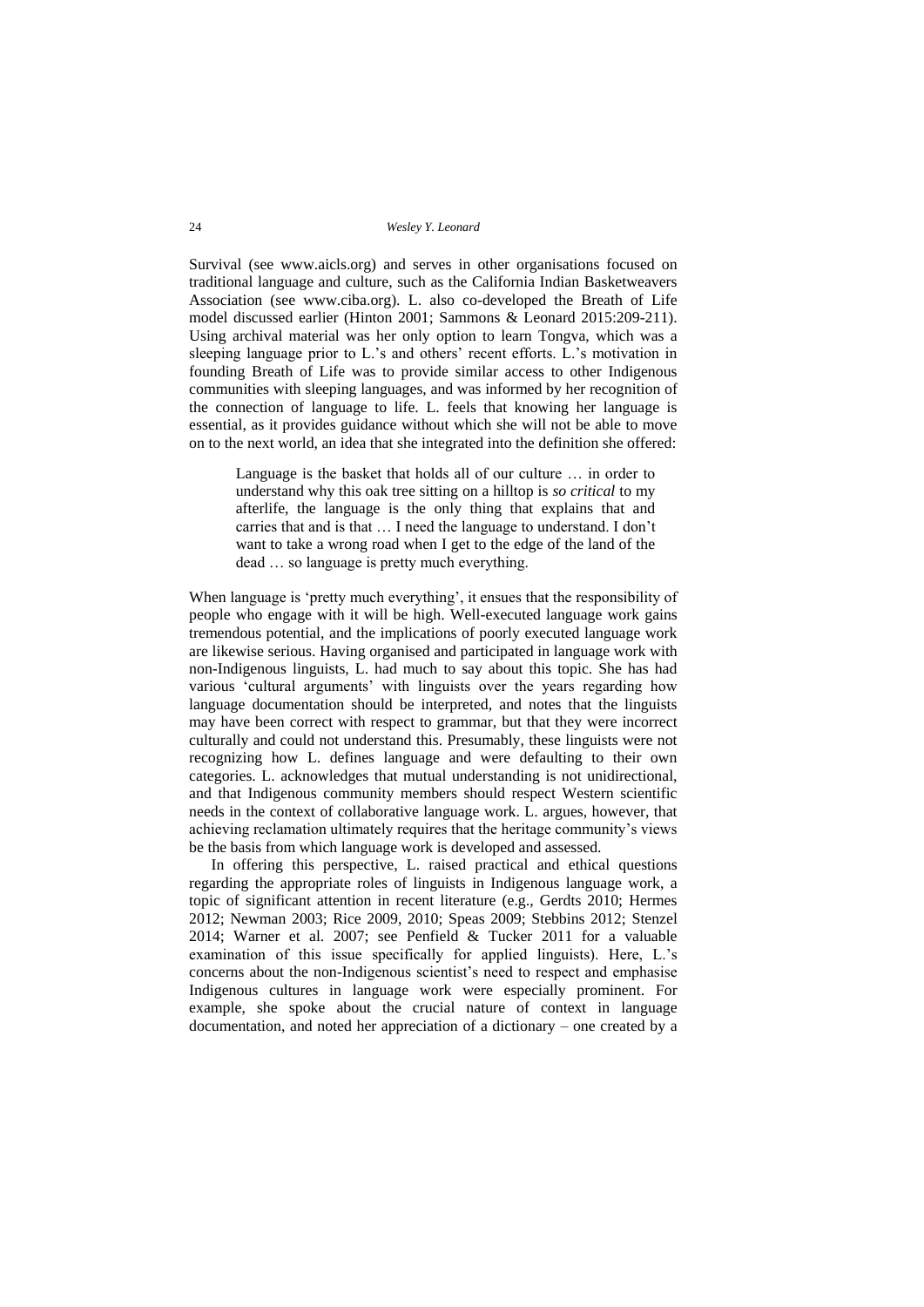linguist – that she likes because it 'puts things in as much context as possible'. L. also lamented a case in which she and others were listening to historical audio documentation, and a scientist interjected metadata (the date, the location, etc.) over the speech of an old man. To L., the person making the recording had inappropriately determined what was important.

Regarding this example, contemporary standards of documentation would likely preclude what happened (see Austin 2010:28-29, 2013); a basic rule is that metadata should not mask data. However, such generic 'best practices' truly work well only when the broader sociocultural context is understood *and* respected; this is necessary for applying (and sometimes modifying) general standards to specific language work situations. Speaking to this idea, L. further discussed how a person's epistemological orientation may preclude a willingness to accept another's views, even when these views have been shared. L. focused on the problem of Western scientists not only dismissing, but even actively resisting the experiences and worldviews of Indigenous people. She related an anecdote from a conference she had attended whose goal was to bridge Indigenous and Western ways of knowing for museums, and did this by bringing together members of Indigenous and scientific communities. L. reported that some Western scientists were holding their heads when Indigenous people were relating their worldviews, as if the ideas were so different from the scientists' own that they were difficult to take in.<sup>9</sup> L. believes that non-Indigenous scientists need more 'emotional, spiritual unhinging' and during her interview with me, addressed an imagined scientist directly: 'These groups of [Indigenous] people will believe in things that don't make any sense to you at all, and it matters everything to them.'

The implications of L.'s ideas for Indigenous language work are significant. Based on her assertion that 'language is about feelings; it's not about orthographies', L. called for face-to-face meetings for planning and executing Indigenous language work, noting that the emotional side of language does not lend itself to impersonal communication. Related to this point, L. shared examples of difficult situations that precipitated Indigenous language shift, such as the abuses that occurred in California Indian missions. She argued that openly acknowledging such 'gut things' must occur early in the training of researchers who have not experienced such trauma, the lasting effects of which have been passed on intergenerationally in Native American communities. Most important in these stories was the solution to these issues: L. commented that through open communication, understanding *does* develop. For example, the scientists discussed above eventually grew more comfortable with the ideas being

l

<sup>&</sup>lt;sup>9</sup> The reverse, however, did not occur; the Indigenous participants were already familiar with Western scientific approaches to understanding the world.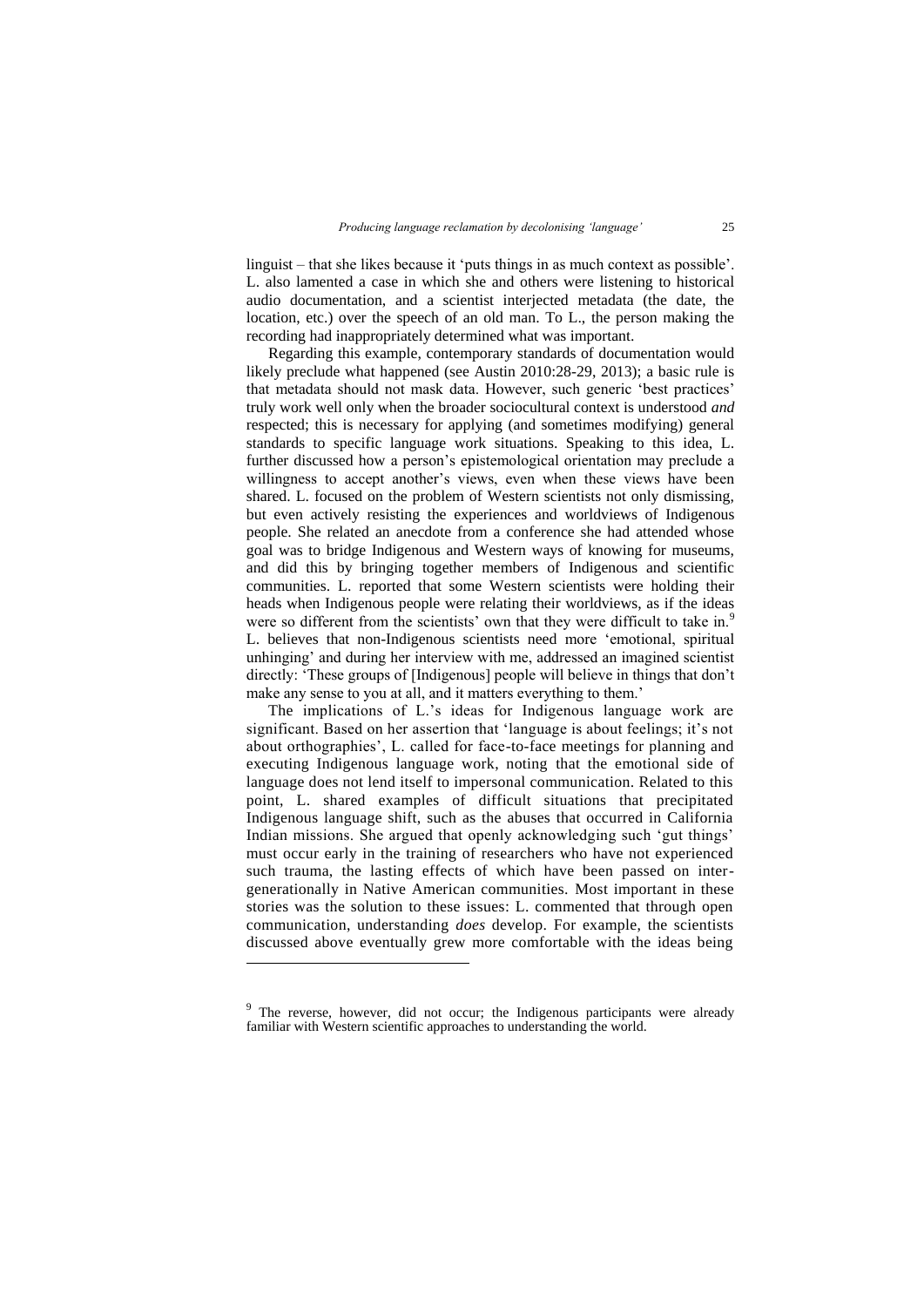shared by Indigenous participants in the workshop. A result was the fostering of mutual respect through which beneficial partnerships began.

## **5. 'It's not just a language'**

D is highly involved in the affairs of her tribe, whose heritage language is a variety of Paiute. She was previously an elected tribal leader, currently chairs her nation's Cultural Committee, carries an unofficial title of 'the tribal historian', and does significant work in museums with respect to Native American issues. D cares deeply about the importance of respecting tribal traditions and, more generally, acting in ways that align with tribal culture. Stemming from this concern, D has significant professional background in policy on culturally sensitive issues such as repatriation, land protection, and language. Through such experience, D has developed a strong awareness of the ways in which Native American epistemologies are frequently demoted relative to those of Western science, and works to counteract this trend.

Growing up on her reservation, D heard her language spoken by her grandmother and other older relatives. However, these relatives usually spoke English and shifted to Paiute 'so they could talk privately'; for some of these private conversations, D and other members of her generation would explicitly be excused. For this reason, D's exposure to Paiute as a child was mostly limited to common words and household commands, and today she describes herself as somebody who knows 'Paish' (Paiute-English) and as a learner of Paiute.

Although D has taken some French classes and is familiar with the norms for teaching widely-spoken languages in the United States, she has not had formal training in linguistics. However, she has experience with its major concepts because they have arisen in her Paiute study, which includes language classes taught by fluent speakers, self-study with pedagogical materials such as CDs, and engagement in traditional activities that incorporate Paiute. For example, D has observed some dialect leveling among Paiute varieties and is aware of disputes arising from the dialectal differences that do remain. Similarly, she is aware of the political ramifications of choosing orthographies such as 'the Wycliffe spelling', and describes the 'many variations of [Paiute] spelling' as a major challenge for her community. Although D did not specifically mention linguists in this part of her story, it is not hard to link her observations to larger issues of how orthographies are connected to people and power structures, and how linguists must recognise that their orthographic choices are never neutral.

In reference to her heritage language, D offers the following definition: '… you would be able to communicate … speaking to one another or a group and understanding.' A seemingly basic definition that at its surface focuses on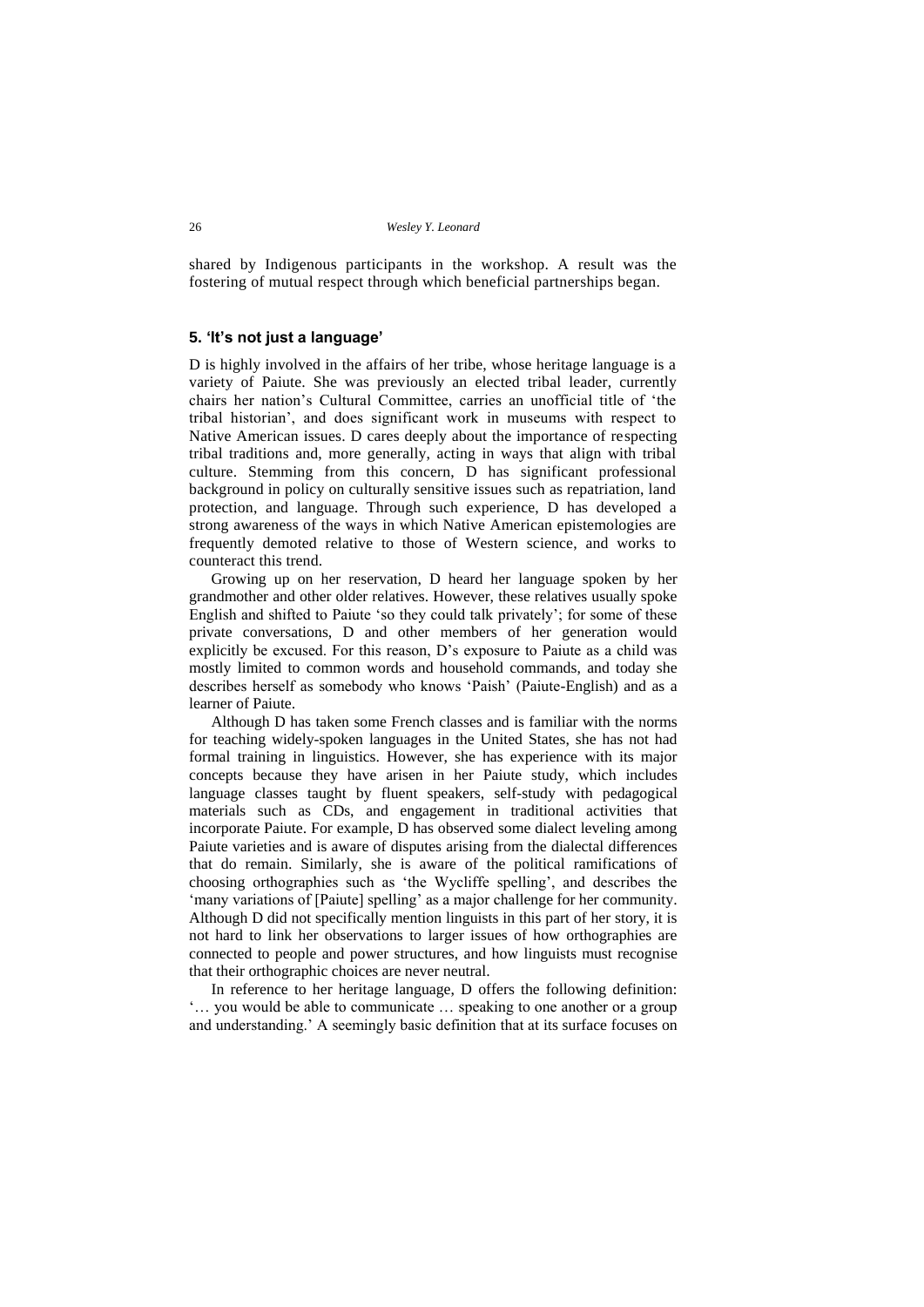shared intelligibility of a code, this may suggest that vocabulary and grammar should be the key areas to document and to teach. Important, however, is the larger discussion in which this definition was offered. In reference to her own goals, D explained,

It's not just a language … it's the essence of a language … one word can take on such a bigger part [of meaning …], emotional, spiritual, and essence …

D further noted that her language allows her to comprehend the full meaning behind traditional stories. For instance, the colonisers taught her people to feel shame, but the stories explain that they should not. The implication is that the understanding emphasised in D's definition of language requires cultural context that may be fully achievable only through Paiute, as English indexes colonial trauma.

Predictably, it is primarily in traditional cultural activities that D has experienced language in the way she defines it. Evoking a common theme among Native Americans, which is that the culture of a given Native American group is intimately tied to land, D reminisced about her Paiute aunt who had 'all the stories' and used to relate the Paiute names for various places and then discuss these places in the language. The interconnections of the language to Paiute life and place showed up prominently in a story about making a rabbit blanket:

When I was sitting there with my aunt going up in the hills and learning all of these different places, and she's talking in Paiute, she's telling me the ceremony… We went out, and it was much more than just killing the rabbit, skinning it, you know, and processing the fur so that I can make a blanket. It was whole entire everything around it, the location we went to, the prayers that we said for the rabbit, it's all of it … and it's all through the language.

D's ideas about Paiute and its inseparability from place and history echo a worldview I encounter frequently in my language work, one that is captured effectively in the following statement by Holm, Pearson & Chavis (2003:13):

Language defines places and vice versa. Place-names … bespeak a relationship with the environment or describe an area within the context of a [Native American] group's sacred history and culture.

Unfortunately, due to a series of circumstances in D's tribal government, cultural programmes are administered separately from language programmes. Viewing this as a real problem, D expressed frustration with her nation's language programmes: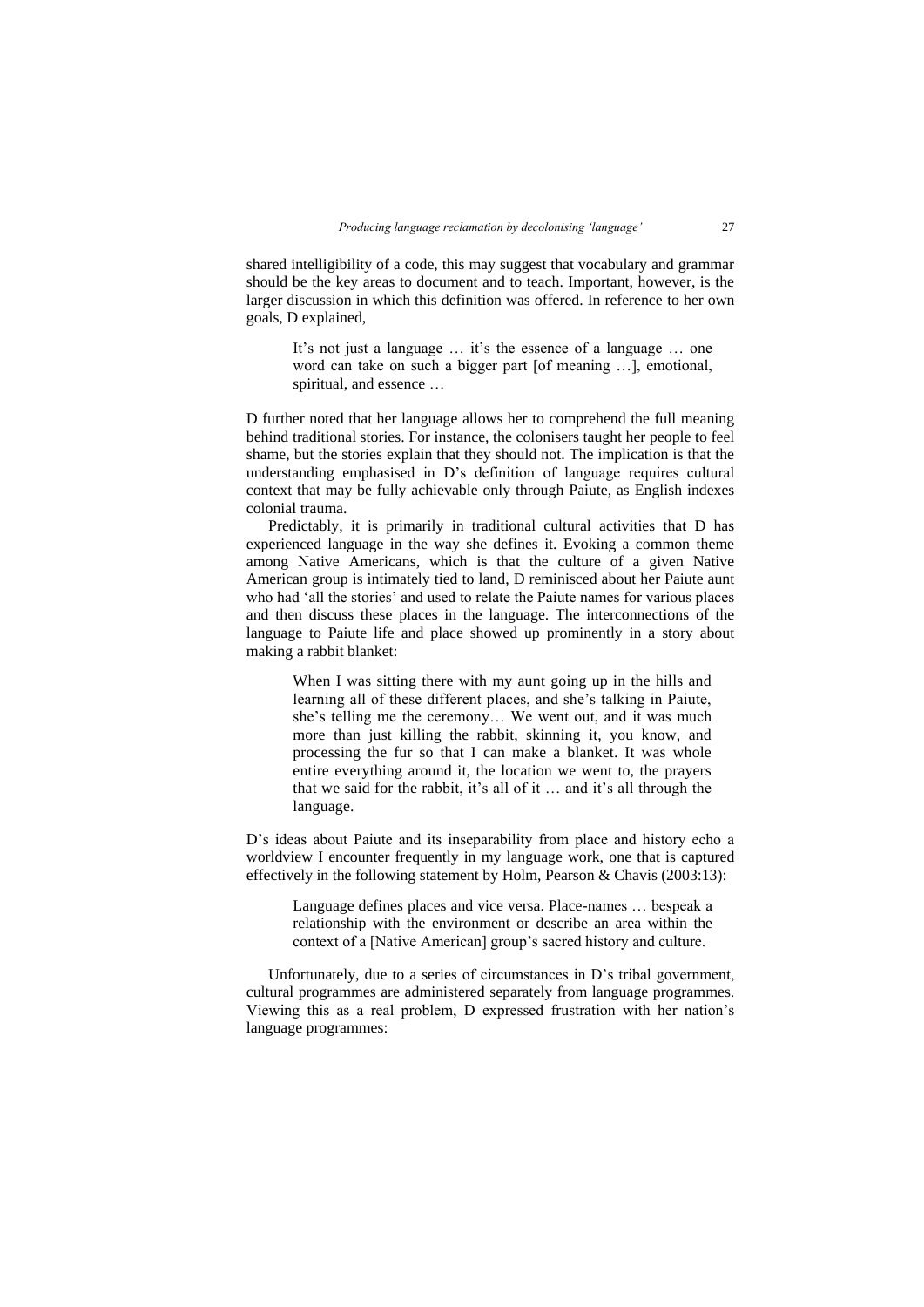It almost seems like to me that we have been trying to get it right … for over 20 years that I know of, and it just, we haven't hit it yet, and it's like, what's missing from it?

As an answer to her own question, D argued that language learning 'needs to be simple and relevant' to people, and voiced concern that current efforts are disconnected from cultural practices. The classroom language lessons she has experienced have been 'elementary' and based on common lexical domains such as body parts and colors, the follow-up use similarly focused largely on discrete words in contexts such as Paiute Bingo.

Musing about the motivation of others who follow a more structurallyoriented definition of language or who view Indigenous languages as historical artifacts, D offered the following hypothetical discussion that she envisioned herself having:

Living in today's world, how practical would it be to revitalise a language? … I could give you all kinds of reasons why it would be a benefit, but would other people buy into it?

In sharing these ideas, D acknowledged that some members of her community likely think of language in non-Paiute ways that do not capture the value embedded in her own definition. Implicit in this discussion was D's call for community members to embrace traditional Paiute values and practices, and for language work to be structured to help this occur.

### **6. A Miami story of reclamation**

This story reports on themes that emerge from my own tribal community and our language reclamation efforts, as I discussed them with participants of a *myaamia* language workshop. This weekend gathering occurred in Washington State and was intended to serve Miami Tribe of Oklahoma citizens who live in the northwestern United States.<sup>10</sup> Although my commentary is informed by all participants of this workshop, as well as participant observation in community language programmes since the mid 1990s, the following discussion focuses on insights from Jarrid Baldwin, a *myaamia* language instructor who was there to facilitate the workshop, and Fred de Rome, a construction contractor who was there to connect with other Miami people.

 $10$  For historical reasons, Miami people are in two political groups, which are based in Indiana and in Oklahoma, and citizens of both groups are geographically dispersed beyond these states.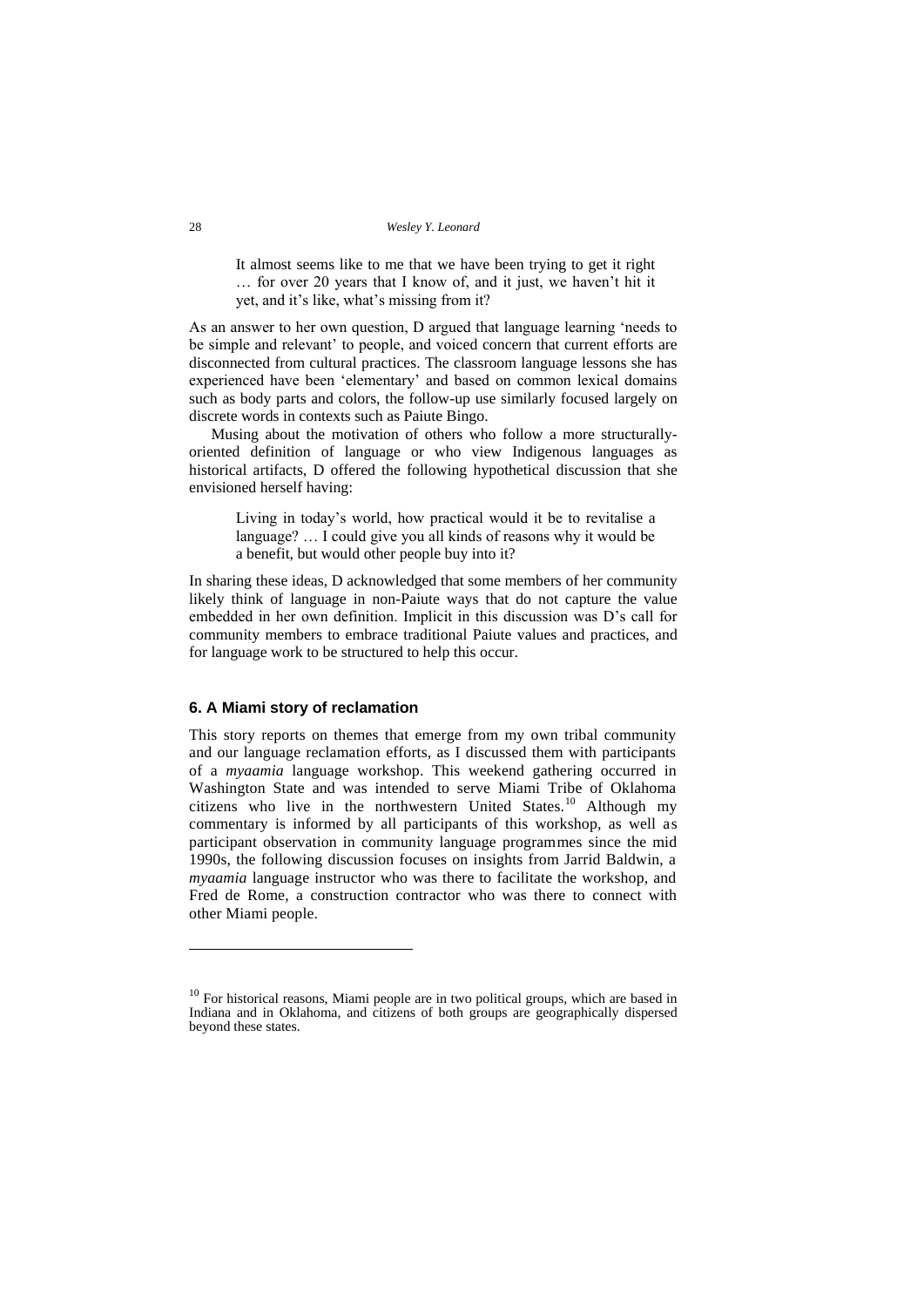Jarrid is part of a well-known Miami family that made *myaamia*, a language that linguists once deemed 'extinct' (Leonard 2008), into the language of their home, and also aided its spread into the wider Miami community. This entailed the parents – initially the father – learning the language entirely from historical documentation, and raising their four children, of whom Jarrid is the second, in a Miami cultural context in which *myaamia* was a language of daily communication (Baldwin et al. 2013; Leonard 2007). Jarrid's exposure to *myaamia* began when he was very young, and he describes himself as having grown up speaking *myaamia*. Jarrid has also learned kiSwahili, from when he lived in Tanzania; a 'fair amount of German', from his time in Germany; and Spanish, which he studied as a subject and learned further when he lived with a family in Nicaragua. His linguistics education includes coursework in Linguistics and Linguistic Anthropology, as well as mentorship from his father, who studied linguistics for his M.A. degree, and from David Costa, the linguist who analysed *myaamia* in his 1994 doctoral dissertation (updated as Costa 2003) and continues that work today.

Soon after graduating from college in 2013 with a degree in Anthropology, Jarrid began work as a language teacher for the Miami Tribe of Oklahoma. He described his interactions with other Miami people as his identity, and wants to continue learning and teaching. He defined 'language' in a way that aligns with these goals: 'how a community connects to each other and how they express … themselves and their culture to each other.'

Predictably given that his job entails developing language programmes to support community needs, Jarrid believes that his ideas are reflected very well in Miami language work, and noted that language facilitates a stronger community bond: 'Language provides within the [Miami] community a mapping for us to learn more about each other and ourselves.' He further remarked that language had already brought Miami people together, and referenced examples of 30-50 tribal members coming together just to learn *myaamia*. Jarrid's comment corroborates what I have observed: These language programmes bring people together both in the sense of developing and strengthening shared notions of Miami identity, and also in that Miami people literally gather with a frequency that far exceeds what was true before the programmes began. Reclamation in this context responds to historical events that include land loss with a resulting diaspora of the Miami people, and entails creating opportunities for community members to engage with each other in re-establishing Miami spaces through Miami cultural practices (see Leonard & Shoemaker 2012 for examples).

A relative newcomer to tribal language programmes, Fred agreed with Jarrid's insights, expressing that he found *myaamia* language efforts to reflect and support community needs. He noted that if we could return to 200 years ago, those of us who were participating in the workshop would have already been engaged in common activities. Given the historical factors that led to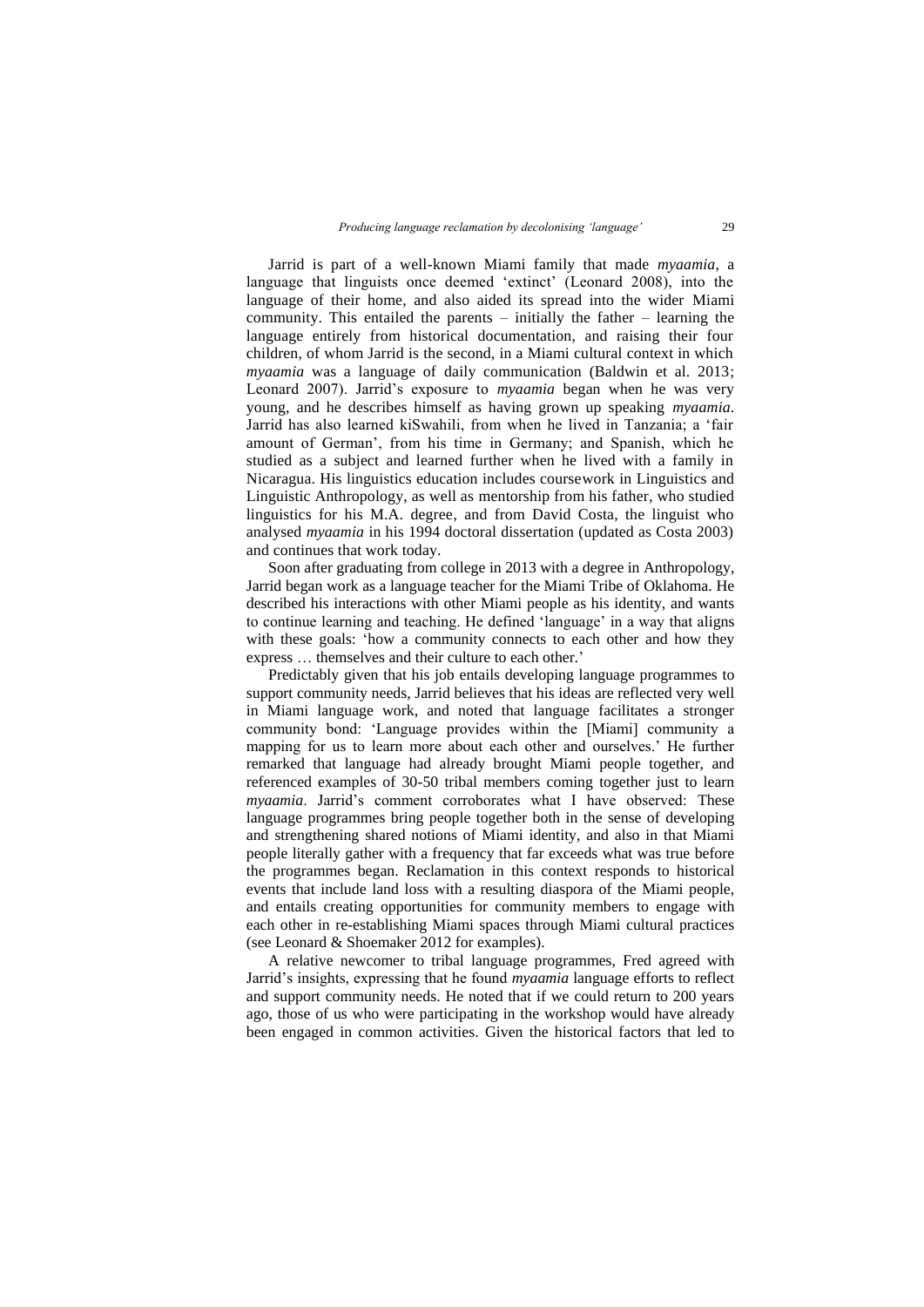community fragmentation, however, Fred suggested that we had to recreate those situations and that speaking *myaamia* could do this:

I believe that when you're using the language, you're expressing more than just a need for fulfillment of a request; you're also expressing a feeling, a hope, a desire, a gratitude … you have your immediate family, and our family with our Miami Nation.

Fred further noted the importance of integrating culturally relevant interaction into teaching efforts as he mused about traditional games that we played during the workshop:

What I did find was during the games, where you're using the language in your game, and you're learning and also greetings and things like this, these are applications that we're working with. And we're not working with 'the verb goes first, or second, or the pronoun …'

The sentiments expressed by Fred were echoed by other participants of the workshop,<sup>11</sup> and reflect a general pattern in Miami language programs: They revolve around interpreting and practicing Miami lifeways, are inspired by community needs, and are administered by community agents. Through my participation in many of these programs, I have observed differing opinions about the details of how, where, and by whom language work should be implemented, but have always found agreement in the basic tenet that *myaamia* is part of our peoplehood. This idea also appeared in the conversation I had with Jarrid and Fred, which ended with a discussion of how 'language' is expressed in *myaamia*: -*aatawee-* 'to speak a language' is a bound morpheme. Jarrid noted that 'it can't stand alone; we have to attach it to  $[$ the people $].$ <sup>12</sup>

<sup>11</sup> In an article about the Washington workshop, *aatotankiki myaamiaki*, the newspaper of the Miami Tribe of Oklahoma, reported (2014, 12(3):Section B) that 'participants especially enjoyed playing the bowl game and the moccasin game, both traditional myaamia games, and enthusiastically used myaamia numbers to keep track of the game results'.

<sup>12</sup> In English, Miami people often refer to our language as *myaamia*, though in the language we use verbs forms such as *myaamiaatawee-* 'speak Miami' or *myaamiaataweenki* 'the Miami language' [lit. 'Miami is spoken'].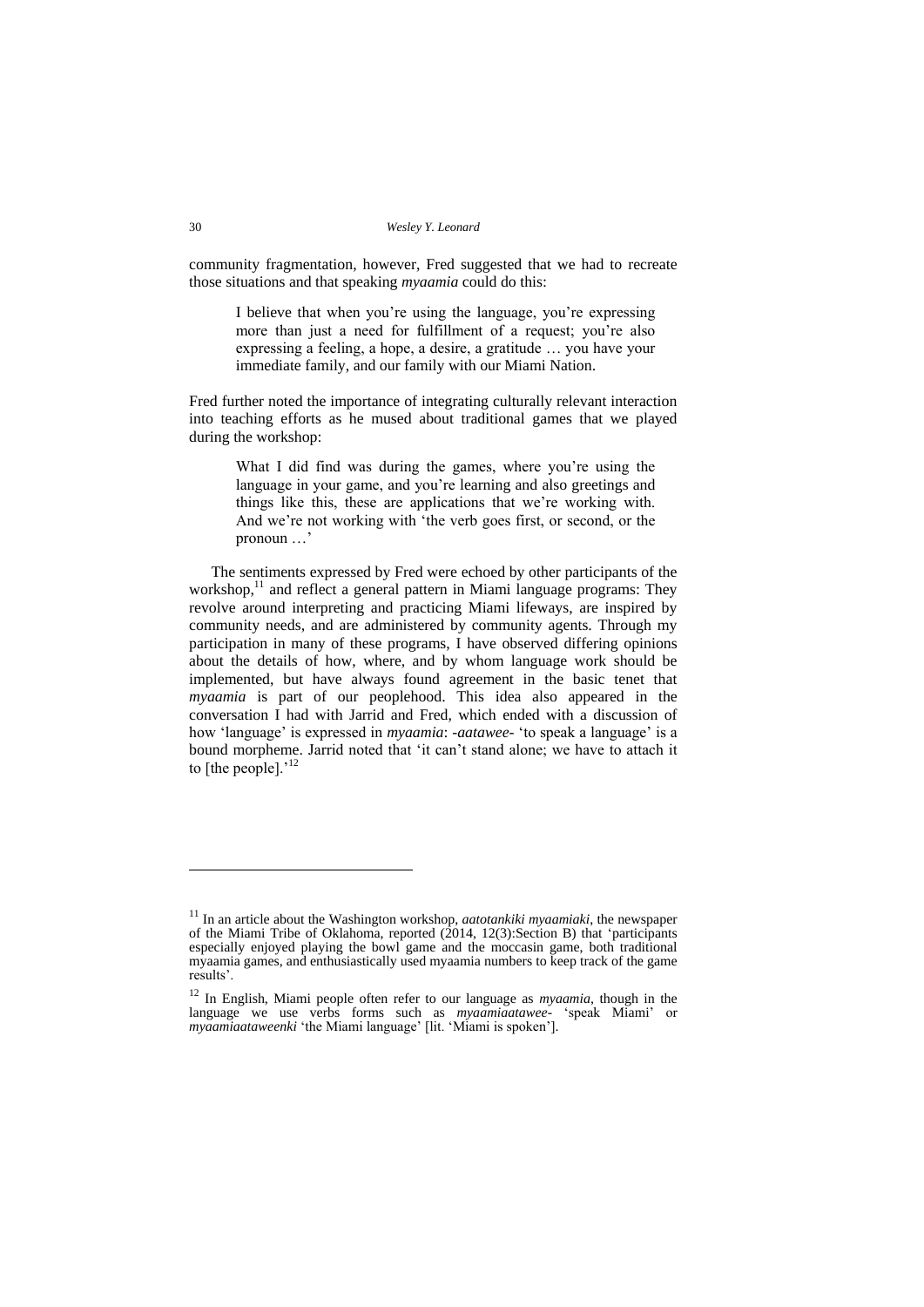## **7. Conclusion: Producing reclamation through language work**

I began this paper with a discussion of the norms of Western approaches to language and their implications for Indigenous language work. I then turned to three case studies of Native Americans engaged in different types of language work, all of which illustrate local notions of 'language' and how those ideas guide the practices and effects of language work. I conclude by revisiting my earlier discussion about *revitalisation* and *reclamation* as each concept might be applied to the situations described in these stories.

For L. Frank, who has to rely on legacy documentation to learn Tongva, revitalisation might call for more analysis and reconstruction of Tongva's grammar and lexicon, while reclamation might instead lie in others' willingness to recognise her spiritually-centered definition of 'language' as the truth that it is. Were we able to refabricate the Tongva documentation on which L.'s current learning efforts are based, I extend Hill's (2006) call for more ethnography in language documentation to argue that it would be prudent to include the Tongva consultants' definitions of 'language' on par with the grammatical and lexical information that is already included.

For D, traditional culture is firmly embedded into her definition of language, but only some of the language work that occurs in her community reflects this. As such, it is not surprising that she expresses frustration with the colonial ideas of language that are manifested in language classes and in community attitudes. Given that some Paiute language classes are already run by community agents, but appear to be operating through non-Paiute assumptions and approaches, theorising language work through a reclamation model identifies a need for significant discussion among tribal stakeholders about their language goals and whether the current approaches are structured to meet them. Revitalisation might call for more language classes without critically examining their pedagogical methods, while reclamation might instead start with making rabbit blankets and interacting with the landscape.

Within the context of the Miami language workshop discussed above, reclamation was already occurring in the sense that *myaamia* was appropriately attached to people and cultural contexts. However, it is worth noting that this approach developed over time: When I was first involved in Miami language programs in the 1990s, the term we used was *revitalisation* and there was more focus on teaching our language as a subject. An outcome was that many programme participants expressed that they could learn vocabulary and grammar, but felt disconnected from *myaamia*. In this way, my community's language work has evolved, and to be successful must continue to evolve in ways that respond to changing community demographics and needs.

Keeping these points in mind, I now return to the 'what went wrong?' question posed in Section 1, which referenced situations in which all parties in language work are well meaning but community members express discontent.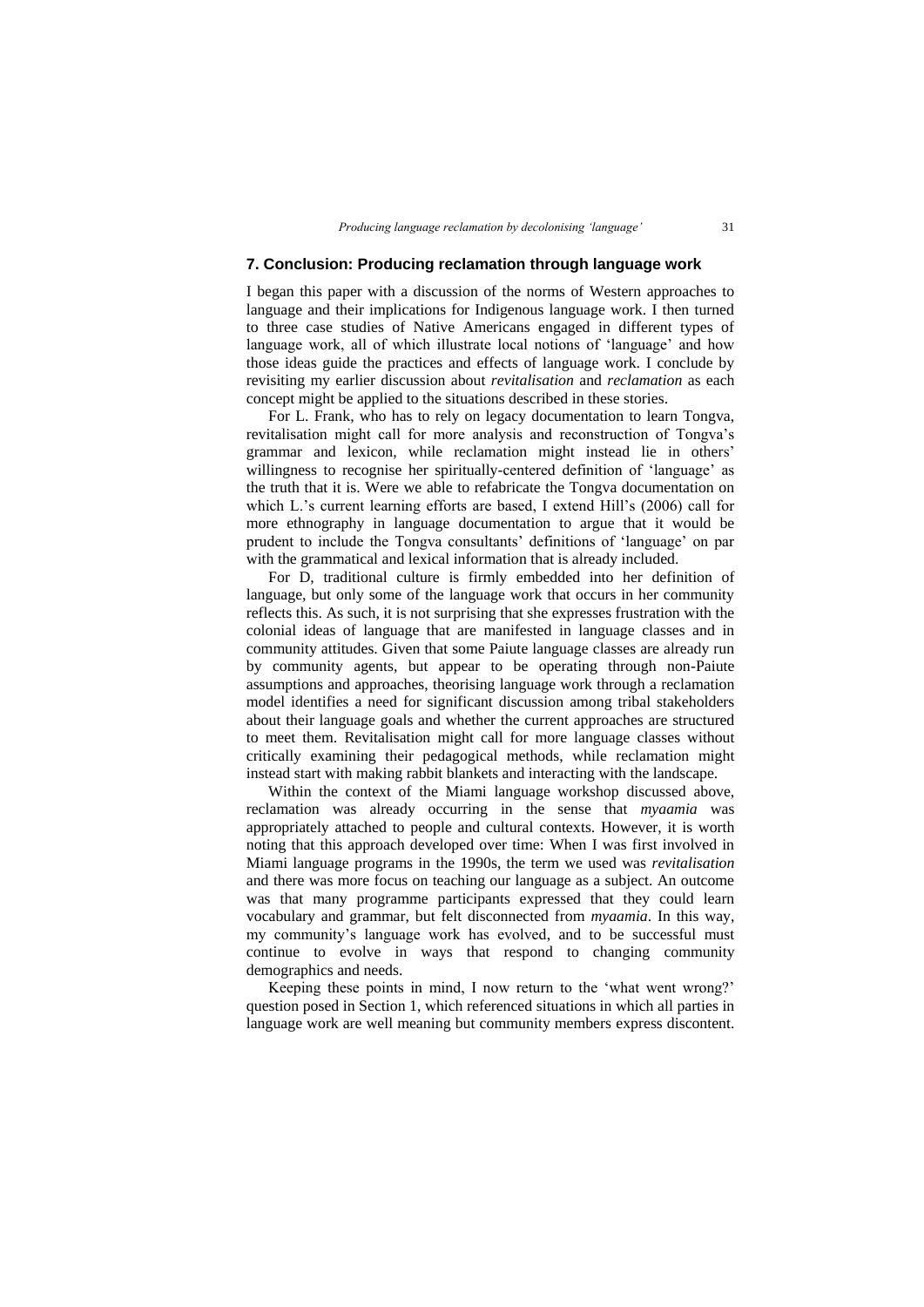So long as colonial definitions, categories, and methods are imposed onto Indigenous language work, I predict that this will continue. I argue that the way to change the paradigm so that more discussions become about 'what went right', is to recognise that decolonising 'language' is necessary to produce language reclamation, and to structure language work accordingly.

#### **References**

- Ahlers, Jocelyn C. 2009. The many meanings of collaboration: Fieldwork with the Elem Pomo. *Language & Communication* 29, 230-243.
- Amery, Rob. 2009. Phoenix or relic? Documentation of languages with revitalization in mind. *Language Documentation & Conservation* 3(2), 138-148.
- Austin, Peter K. 2010. Current issues in language documentation. In Peter K. Austin (ed.) *Language Documentation and Description, vol 7*, 12-33. London: SOAS.
- Austin, Peter K. 2013. Language documentation and meta-documentation. In Mari C. Jones & Sarah Ogilvie (eds.) *Keeping languages alive: Documentation, pedagogy and revitalization*, 3-15. Cambridge, UK: Cambridge University Press.
- Austin, Peter K. & Julia Sallabank (eds.) 2014. *Endangered languages: Beliefs and ideologies in language documentation and revitalisation*. Oxford: Oxford University Press.
- Baldwin, Daryl, Karen Baldwin, Jessie Baldwin & Jarrid Baldwin. 2013. myaamiaataweenki oowaaha: 'Miami spoken here'. In Leanne Hinton (ed.) *Bringing our languages home: Language revitalization in families*, 3-18. Berkeley, CA: Heyday Books.
- Baldwin, Daryl & Julie Olds. 2007. Miami Indian language and cultural research at Miami University. In Daniel M. Cobb & Loretta Fowler (eds.) *Beyond Red Power: American Indian politics and activism since 1900*, 280-290. Santa Fe, New Mexico: School for Advanced Research Press.
- Bucholtz, Mary. 2003. Sociolinguistic nostalgia and the authentication of identity. *Journal of Sociolinguistics* 7(3), 398-416.
- Cameron, Deborah, Elizabeth Frazer, Penelope Harvey, Ben Rampton & Kay Richardson. 1993. Ethics, advocacy and empowerment: Issues of method in researching language. *Language & Communication* 13(2), 81-94.
- Collins, James. 1992. Our ideologies and theirs. *Pragmatics* 2(3), 405-415.
- Costa, David J. 2003. *The Miami-Illinois language.* Lincoln: University of Nebraska Press.
- Couzens, Vicki & Christina Eira. 2014. Meeting point: Parameters for the study of revival languages. In Peter K. Austin & Julia Sallabank (eds.) *Endangered languages: Beliefs and ideologies in language documentation and revitalisation*, 313-333. Cambridge, UK: Cambridge University Press.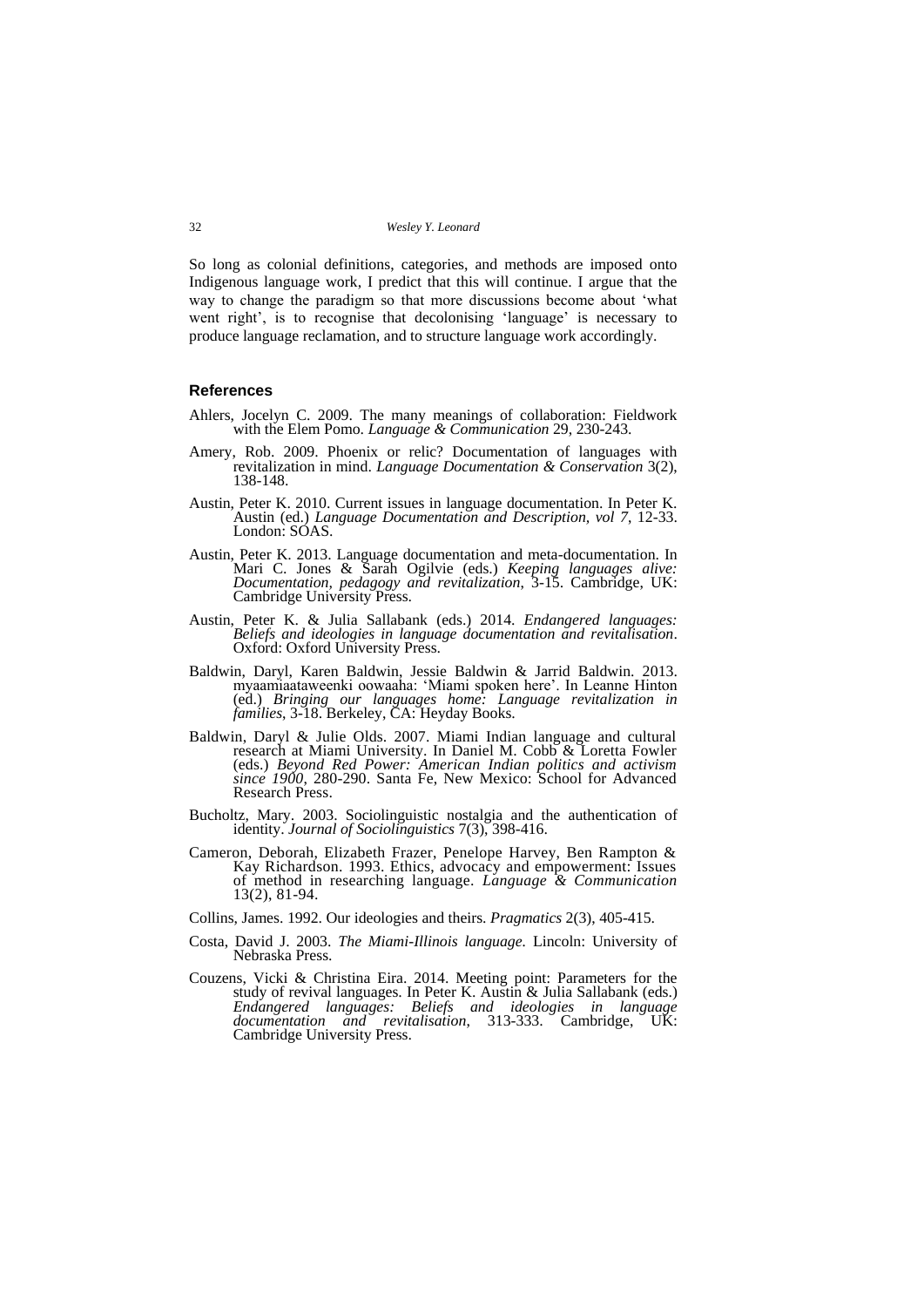- Crippen, James A. & Laura C. Robinson. 2013. In defense of the lone wolf: Collaboration in language documentation. *Language Documentation & Conservation* 7, 123-135.
- Czaykowska-Higgins, Ewa. 2009. Research models, community engagement, and linguistic fieldwork: Reflections on working within Canadian Indigenous communities. *Language Documentation & Conservation* 3(1), 15-50.
- Dobrin, Lise M., Peter K. Austin & David Nathan. 2009. Dying to be counted: The commodification of endangered languages in documentary linguistics. In Peter K. Austin (ed.) *Language Documentation and Description, vol 6*, 37-52. London: SOAS.
- Dobrin, Lise M. & Saul Schwartz. 2016. Collaboration or participant observation? Rethinking models of 'linguistic social work'. *Language Documentation & Conservation* 10, 253-277.
- Eira, Christina. 2008. Linguists and communities: Discursive practice and the status of collaborative language work in Indigenous communities. *Language and Intercultural Communication* 8(4), 278-297.
- Errington, Joseph. 2008. *Linguistics in a colonial world: A story of language, meaning, and power*. Malden, MA: Blackwell Publishing Ltd.
- Garroutte, Eva Marie. 2003. *Real Indians: Identity and the survival of Native America*. Berkeley: University of California Press.
- Gerdts, Donna B. 2010. Beyond expertise: The role of the linguist in language revitalization programs. In Lenore A. Grenoble & N. Louanna Furbee (eds.) *Language documentation: Practice and values*, 173-192. Amsterdam: John Benjamins.
- Goodfellow, Anne. 2003. The development of 'new' languages in Native American communities. *American Indian Culture and Research Journal* 27(2), 41-59.
- Goodfellow, Anne Marie. 2009. Introduction. In Anne Marie Goodfellow. (ed.) *Speaking of endangered languages: Issues in revitalization*, 1-24. Newcastle upon Tyne: Cambridge Scholars Publishing.
- Hermes, Mary. 2012. Indigenous language revitalization and documentation in the United States: Collaboration despite colonialism. *Language and Linguistics Compass* 6(3), 131-142.
- Hill, Jane H. 2002. 'Expert rhetorics' in advocacy for endangered languages: Who is listening and what do they hear? *Journal of Linguistic Anthropology* 12, 119-133.
- Hill, Jane H. 2006. The ethnography of language and language documentation. In Jost Gippert, Nikolaus P. Himmelmann & Ulrike Mosel (eds.) *Essentials of language documentation*, 113-128. Berlin: Mouton de Gruyter.
- Hinton, Leanne. 2001. The use of linguistic archives in language revitalization: The Native California language-restoration workshop. In Leanne Hinton & Ken Hale (eds.) *The green book of language revitalization in practice*, 419-423. San Diego: Academic Press.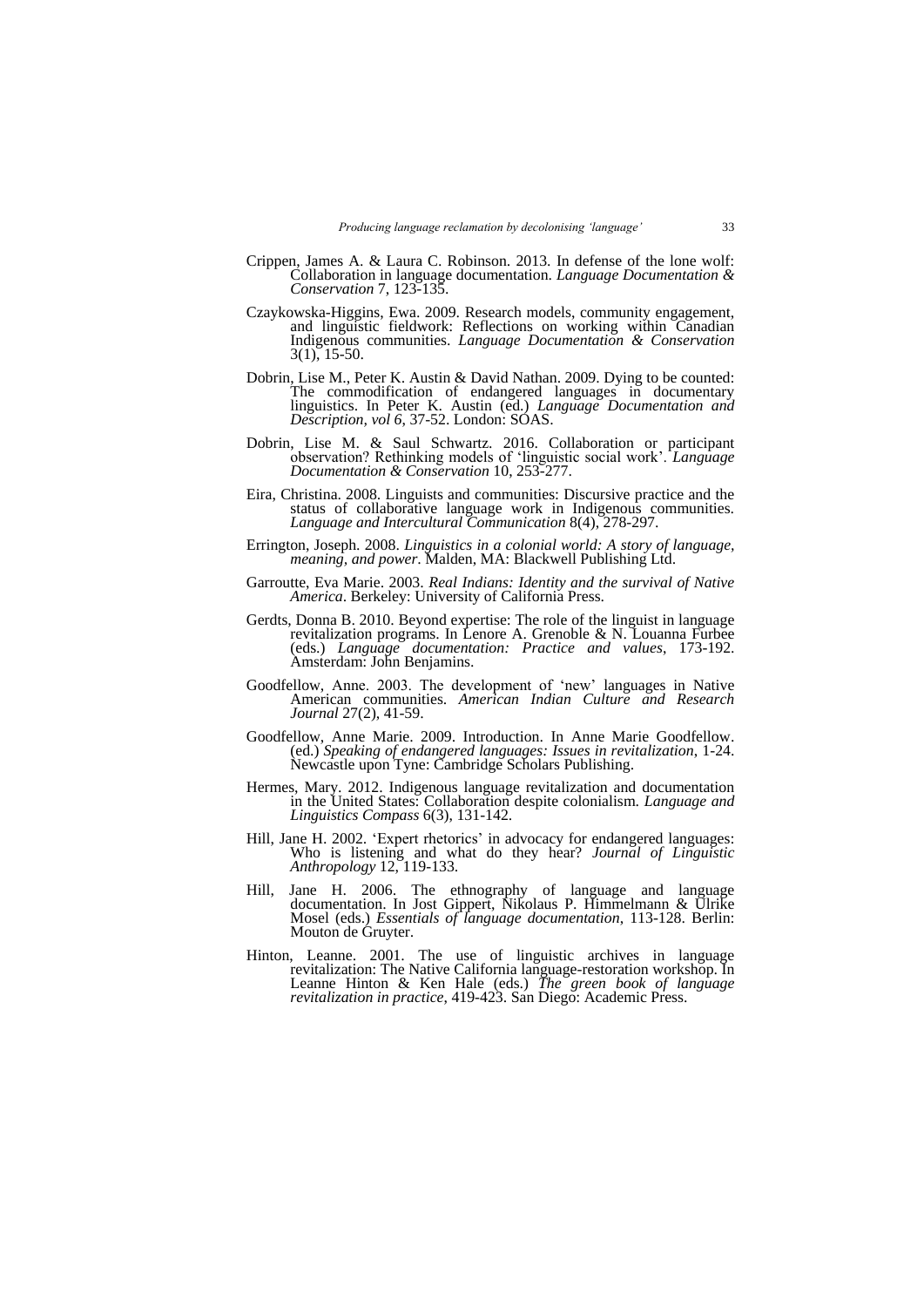- Holm, Tom, J. Diane Pearson & Ben Chavis. 2003. Peoplehood: A model for the extension of sovereignty in American Indian Studies. *Wicazo Sa Review* 18(1), 7-24.
- Ironstrack, George. 2014. *nahi meehtohseeniwinki: iilinweeyankwi neehi iši meehtohseeniwiyankwi aatotamankwi* (To live well: Our language and our lives). In James Joseph Buss & C. Joseph Genetin-Pilawa. (eds.) *Beyond two worlds: Critical conversations on language and power in Native North America*, 181-208. Albany: SUNY Press.
- Kroskrity, Paul V. 2009. Language renewal as sites of language ideological struggle: The need for 'ideological clarification'. In Jon Reyhner & Louise Lockard. (eds.) Indigenous language revitalization: Lockard. (eds.) *Indigenous language revitalization: Encouragement, guidance & lessons learned*, 71-83. Flagstaff, AZ: Northern Arizona University.
- Kroskrity, Paul V. & Margaret C. Field (eds.) 2009. *Native American language ideologies: Beliefs, practices, and struggles in Indian Country*. Tucson: University of Arizona Press.
- Leonard, Wesley Y. 2007. Miami language reclamation in the home: A case study. PhD dissertation, University of California, Berkeley.
- Leonard, Wesley Y. 2008. When is an 'extinct language' not extinct?: Miami, a formerly sleeping language. In Kendall A. King, Natalie Schilling-Estes, Lyn Fogle, Jia Jackie Lou & Barbara Soukup (eds.) *Sustaining linguistic diversity: Endangered and minority languages and language varieties*, 23-33. Washington: Georgetown University Press.
- Leonard, Wesley Y. 2011. Challenging 'extinction' through modern Miami language practices. *American Indian Culture and Research Journal* 35(2), 135-160.
- Leonard, Wesley Y. 2012. Framing language reclamation programmes for everybody's empowerment. *Gender and Language* 6(2), 339-367.
- Leonard, Wesley Y. & Erin Haynes. 2010. Making 'collaboration' collaborative: An examination of perspectives that frame linguistic field research. *Language Documentation & Conservation* 4, 268-293.
- Leonard, Wesley Y. & Scott M. Shoemaker. 2012. 'I heart this camp': Participant perspectives on the role of Miami youth camps. In Karl S. Hele & J. Randolph Valentine (eds.) *Papers of the 40<sup>th</sup> Annual Algonquian Conference*, 186-209. Albany: SUNY Press.
- Meek, Barbra A. 2010. *We are our language: An ethnography of language revitalization in a Northern Athabaskan community*. Tucson: University of Arizona Press.
- Moore, Robert E., Sari Pietikäinen & Jan Blommaert. 2010. Counting the losses: Numbers as the language of language endangerment. *Sociolinguistic Studies* 4(1), 1-26.
- Mühlhäusler, Peter. 1996. *Linguistic ecology: Language change and linguistic imperialism in the Pacific region*. London: Routledge.
- Newman, Paul. 2003. The endangered languages issue as a hopeless cause. In Mark Janse & Sijmen Tol (eds.) *Language death and language maintenance: Theoretical, practical, and descriptive approaches*, 1-13. Philadelphia: John Benjamins.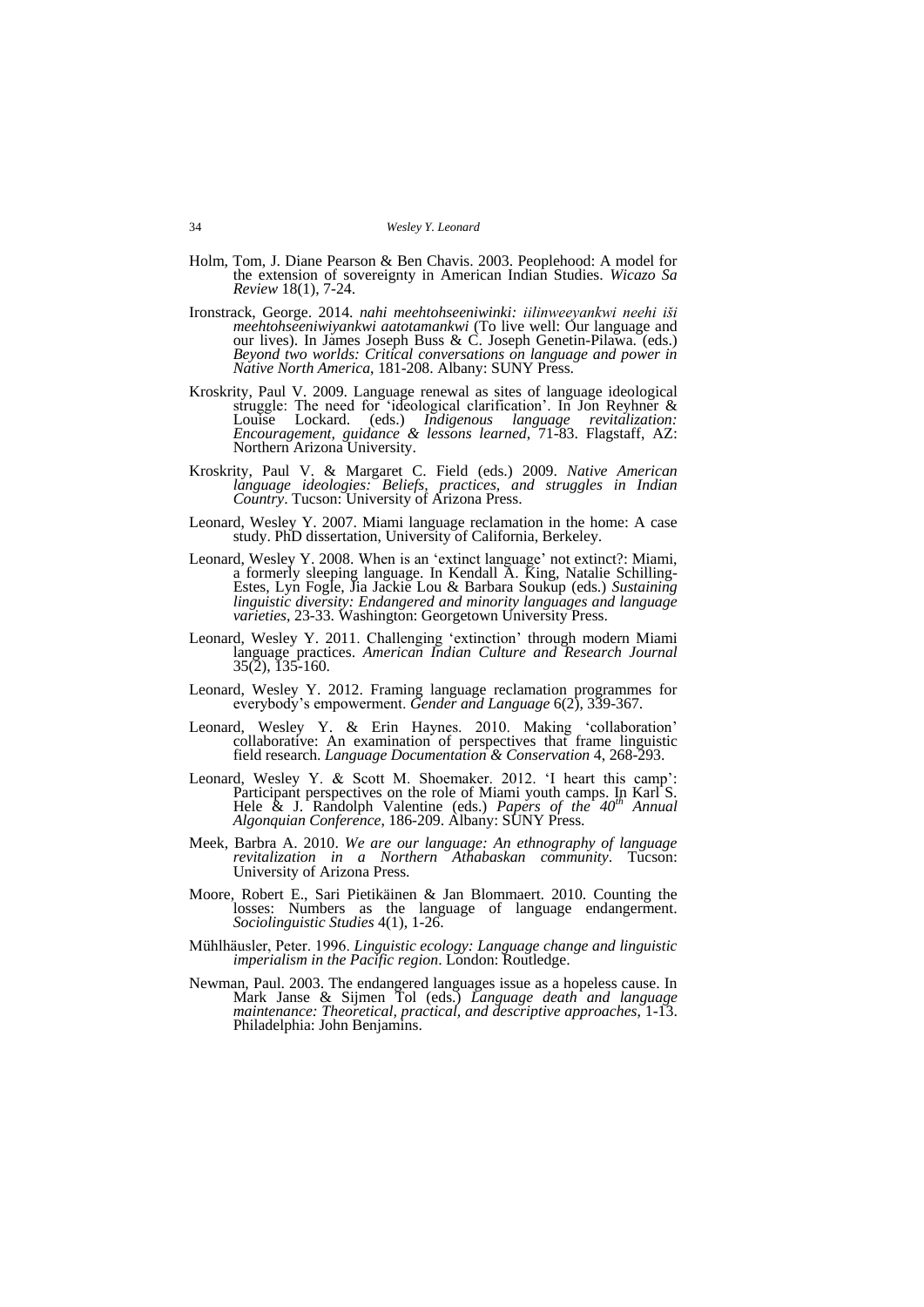- Penfield, Susan D., Angelina Serratos, Benjamin V. Tucker, Amelia Flores, Gilford Harper, Johnny Hill Jr. & Nora Vasquez. 2008. Community collaborations: Best practices for North American Indigenous language documentation. *International Journal of the Sociology of Language* 191, 187-202.
- Penfield, Susan D. & Benjamin V. Tucker. 2011. From documenting to revitalizing an endangered language: Where do applied linguists fit? *Language and Education* 25(4), 291-305.
- Rice, Keren. 2009. Must there be two solitudes? Language activists and linguists working together. In Jon Reyhner & Louise Lockard (eds.) *Indigenous language revitalization: Encouragement, guidance & lessons learned*, 37-59. Flagstaff, AZ: Northern Arizona University.
- Rice, Keren. 2010. The linguist's responsibility to the community of speakers. In Lenore A. Grenoble & N. Louanna Furbee (eds.) *Language documentation: Practice and values*, 25-36. Amsterdam: John Benjamins.
- Rice, Keren. 2011. Documentary linguistics and community relations. *Language Documentation & Conservation* 5, 187-207.
- Rinehart, Melissa A. 2006. Miami Indian language shift and recovery. PhD dissertation, Michigan State University.
- Sallabank, Julia. 2013. *Attitudes to language endangerment: Identities and policies.* Cambridge, UK: Cambridge University Press.
- Sammons, Olivia N. & Wesley Y. Leonard. 2015. Breathing new life into Algonquian languages: Lessons from the Breath of Life Archival Institute for Indigenous Languages. In J. Randolph Valentine & Monica Macaulay (eds.) *Papers of the 43rd Annual Algonquian Conference*, 207-224. Albany: SUNY Press.
- Shaw, Patricia A. 2001. Language and identity, language and the land. *BC Studies: The British Columbian Quarterly* 131, 39-55.
- Shulist, Sarah. 2013. Collaborating on language: Contesting the theory and practice of collaboration in Linguistics and Anthropology. *Collaborative Anthropologies* 6, 1-29.
- Smith, Linda Tuhiwai. 2012. *Decolonizing methodologies: Research and Indigenous peoples.* 2<sup>nd</sup> edn. New York: Zed Books.
- Speas, Margaret. 2009. Someone else's language: On the role of linguists in language revitalization. In Jon Reyhner & Louise Lockard. (eds.) *Indigenous language revitalization: Encouragement, guidance & lessons learned*, 23-36. Flagstaff, AZ: Northern Arizona University.
- Stebbins, Tonya N. 2012. On being a linguist and doing linguistics: Negotiating ideology through performativity. *Language Documentation & Conservation* 6, 292-317.
- Stebbins, Tonya N. 2014. Finding the languages we go looking for. In Peter K. Austin & Julia Sallabank (eds.) *Endangered languages: Beliefs and ideologies in language documentation and revitalisation*, 293-312. Cambridge, UK: Cambridge University Press.